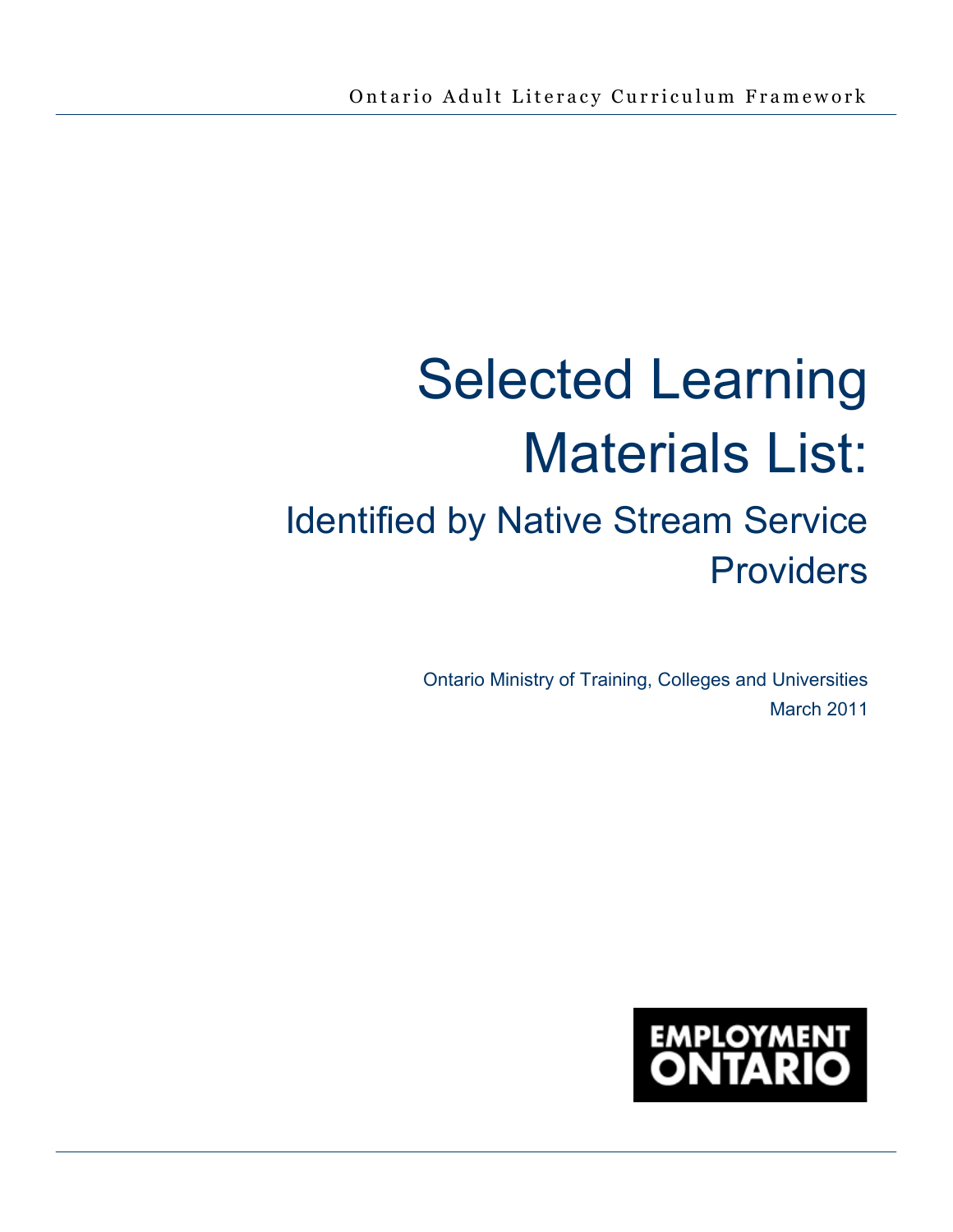# Contents

| A. Find and Use Information                 |  |
|---------------------------------------------|--|
|                                             |  |
|                                             |  |
|                                             |  |
|                                             |  |
|                                             |  |
| <b>B. Communicate Ideas and Information</b> |  |
|                                             |  |
|                                             |  |
|                                             |  |
|                                             |  |
|                                             |  |
| <b>C. Understand and Use Numbers</b>        |  |
|                                             |  |
|                                             |  |
|                                             |  |
|                                             |  |
|                                             |  |
| D. Use Digital Technology                   |  |
|                                             |  |
|                                             |  |
|                                             |  |
|                                             |  |
|                                             |  |
| E. Manage Learning                          |  |
|                                             |  |
|                                             |  |
|                                             |  |
|                                             |  |
|                                             |  |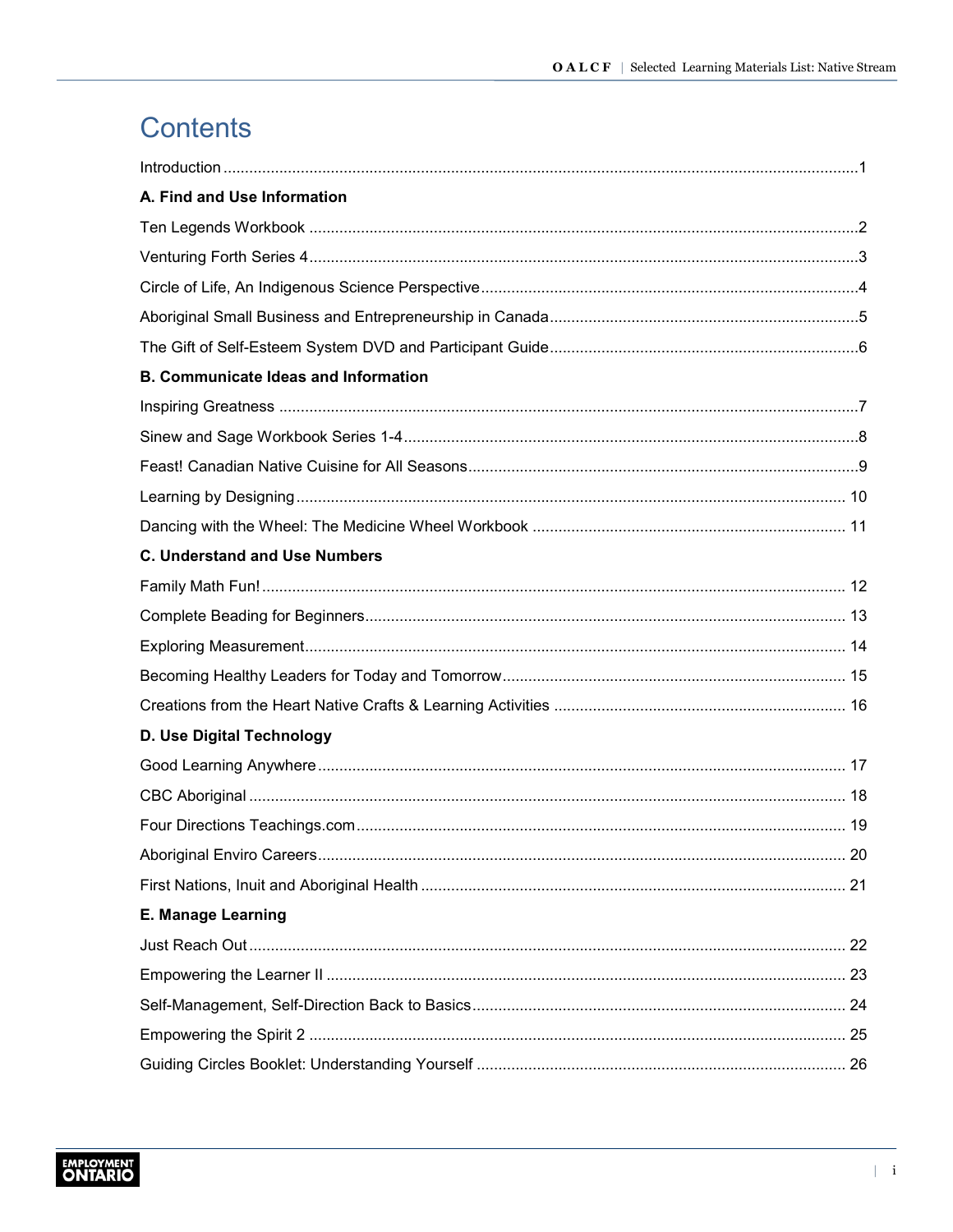### F. Engage with Others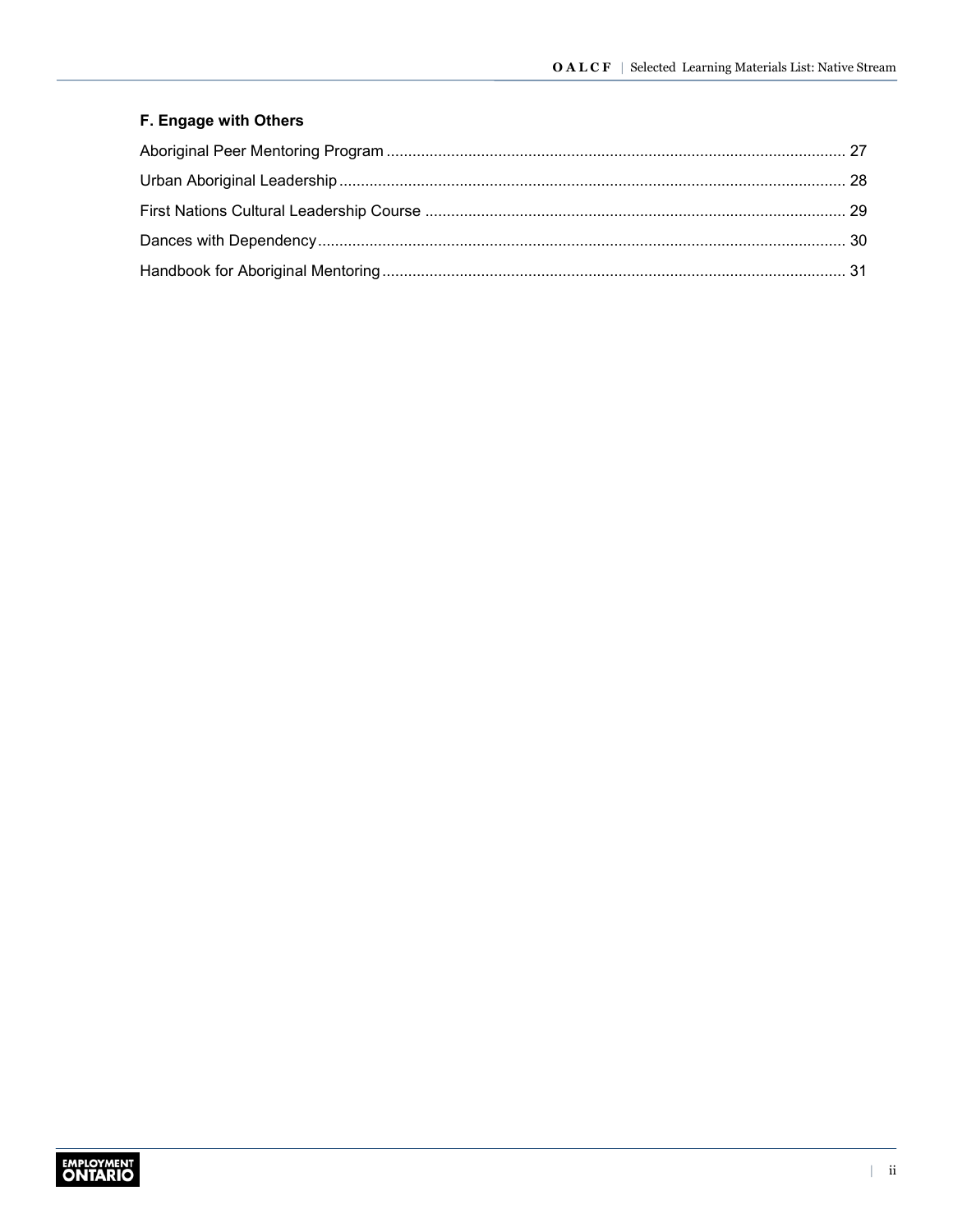# <span id="page-3-0"></span>**Introduction**

The purpose of the *Selected Learning Materials List* is to provide adult literacy practitioners with examples of familiar materials and to show how they can continue to be used with the Ontario Adult Literacy Curriculum Framework (OALCF). Experienced practitioners who work with Deaf, Native, anglophone, francophone and college-based academic upgrading learners provided examples of learning materials they currently use. The five *Selected Learning Materials Lists* - anglophone, Native, francophone, Deaf and College- include the materials identified by these service providers. The learning materials in each list are categorized by competency. Other competencies that the material fits with and the goal paths it could be used in are identified. Within each *Selected Learning Materials List*, a goal of five examples of learning materials for each of the six competencies was set, totalling 30 learning materials examples for each Selected Learning Materials List. This goal was accomplished for many of the competencies, but not for all competencies in all lists.

Selected learning materials examples meet the following criteria:

- The material is commonly used and effective
- The material links well to one of the competencies
- The material was evaluated using the *Checklist for Evaluating Learning Materials* ([http://www.tcu.gov.on.ca/eng/eopg/publications/OALCF\\_LM\\_Checklist\\_Mar\\_11.doc](http://www.tcu.gov.on.ca/eng/eopg/publications/OALCF_LM_Checklist_Mar_11.doc)) available on the OALCF web site
- The materials reflect a wide range of mediums from workbooks to websites

The information in this document was collected and current as of March 2011.

Please note that the Selected Learning Material Lists are **not** comprehensive; there are many excellent learning materials currently used by literacy practitioners that can be used with the OALCF. The *Checklist for Evaluating Learning Materials* and accompanying guide, *How to Use the "Checklist for Evaluating Learning Materials"*

[\(http://www.tcu.gov.on.ca/eng/eopg/publications/OALCF\\_How\\_to\\_Evaluate\\_Learning\\_Materials\\_Mar\\_11.](http://www.tcu.gov.on.ca/eng/eopg/publications/OALCF_How_to_Evaluate_Learning_Materials_Mar_11.pdf) pdf), available on the "Linking Learning Materials to the OALCF" page of the OALCF website, support practitioners in making choices of other materials. These learning materials reflect only a sampling of the many materials available to Ontario adult literacy service providers.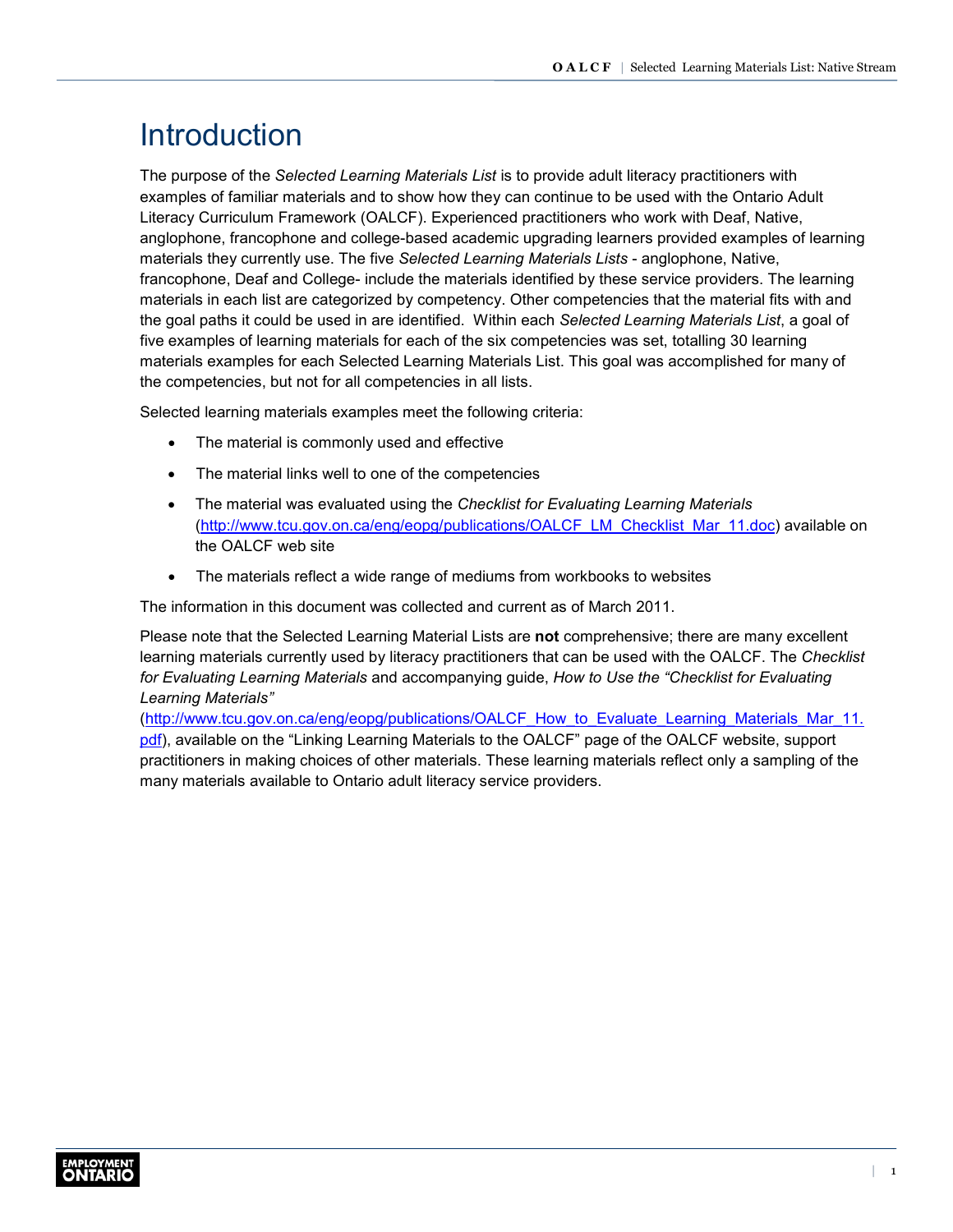### <span id="page-4-1"></span><span id="page-4-0"></span>Ten Legends Workbook



### **Description**

This workbook is a compilation of the previously published Oral Native History of Southern Ontario, 1990, by the Hamilton Regional Indian Centre. The readings and lessons provide learners with culturally based information that is meaningful, interesting, and that strengthens and tests literacy skills.

Each of the ten legends provides learning activities to find and use information.

### **How do I find this material?**

Ningwakwe Learning Press c/o Saugeen First Nation G.M.B. 56 Site 3A Southampton, OntarioN0H 2L0 [www.ningwakwe.on.ca](http://www.ningwakwe.on.ca)

[sales@ningwakwe.on.ca](mailto:sales@ningwakwe.on.ca) Telephone: 1-519-372-9855 Toll Free: 1-888-551-9757 Fax: 1-519-372-1684 Cost: \$12.95

### **Other competencies this material supports learning in:**

• Manage Learning

| Employment | Apprenticeship | Secondary School Credit | Postsecondary | Independence |
|------------|----------------|-------------------------|---------------|--------------|
|            |                |                         |               |              |
|            |                |                         |               |              |

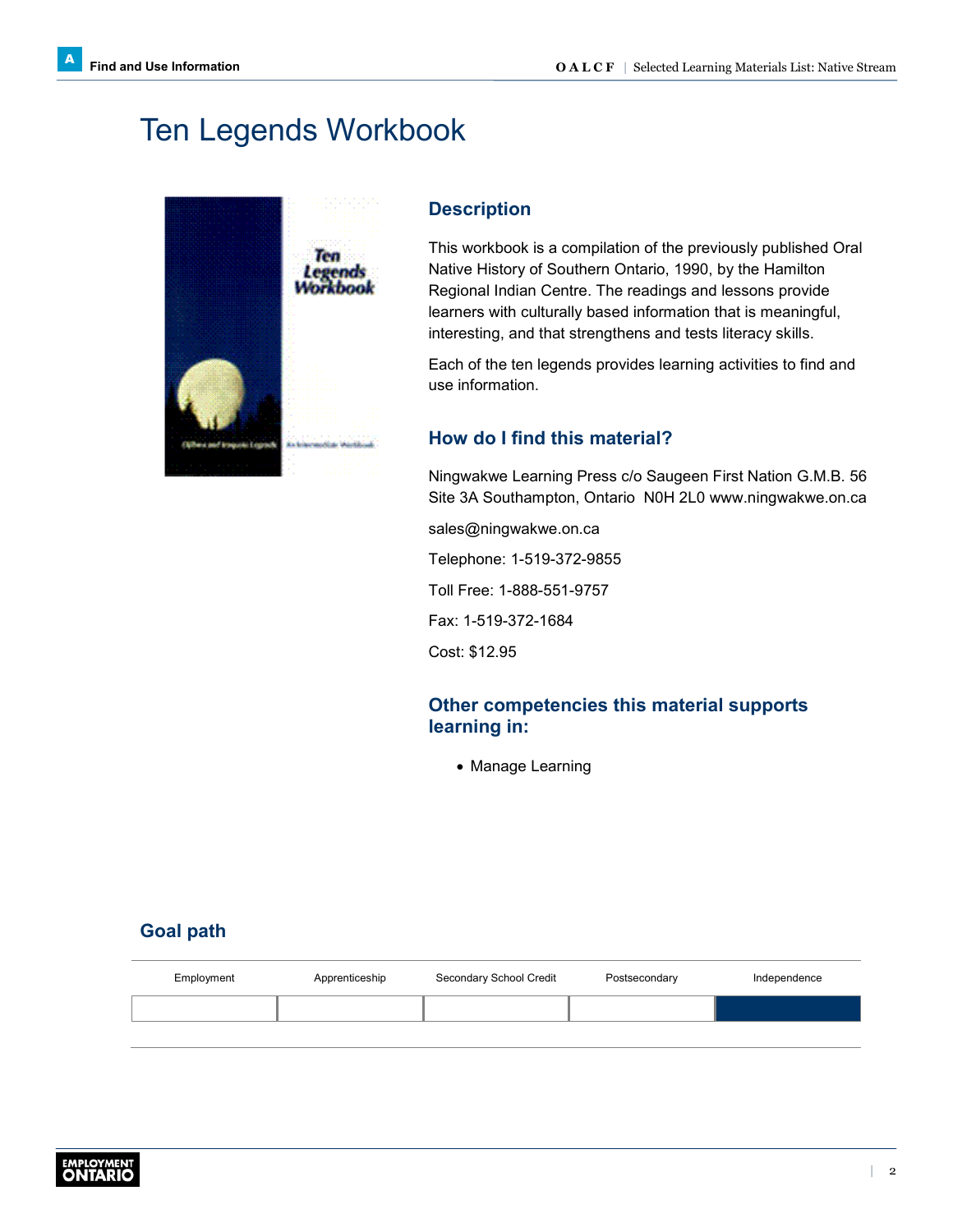### <span id="page-5-0"></span>Venturing Forth Series 4



### **Description**

*Venturing Forth* is the first and only national documentary television series dedicated to showcasing Aboriginal success and challenges in all regions of Canada. This series gives voice to the Aboriginal Youth of Canada. You'll meet politicians, artists, cowboys, writers, technicians, students, teachers, and many more – all working to improve their lives while at the same time discovering their culture and heritage. The fastest growing segment of Canada's population is making their way and making a difference like never before.

### **How do I find this material?**

Available for order at [www.filmwest.com/](http://www.filmwest.com/)

Cost: \$199 for home use, \$295 for library use

### **Other competencies this material supports learning in:**

- Use Digital Technology
- Manage Learning
- Engage with Others

| Employment | Apprenticeship | Secondary School Credit | Postsecondary | Independence |
|------------|----------------|-------------------------|---------------|--------------|
|            |                |                         |               |              |
|            |                |                         |               |              |

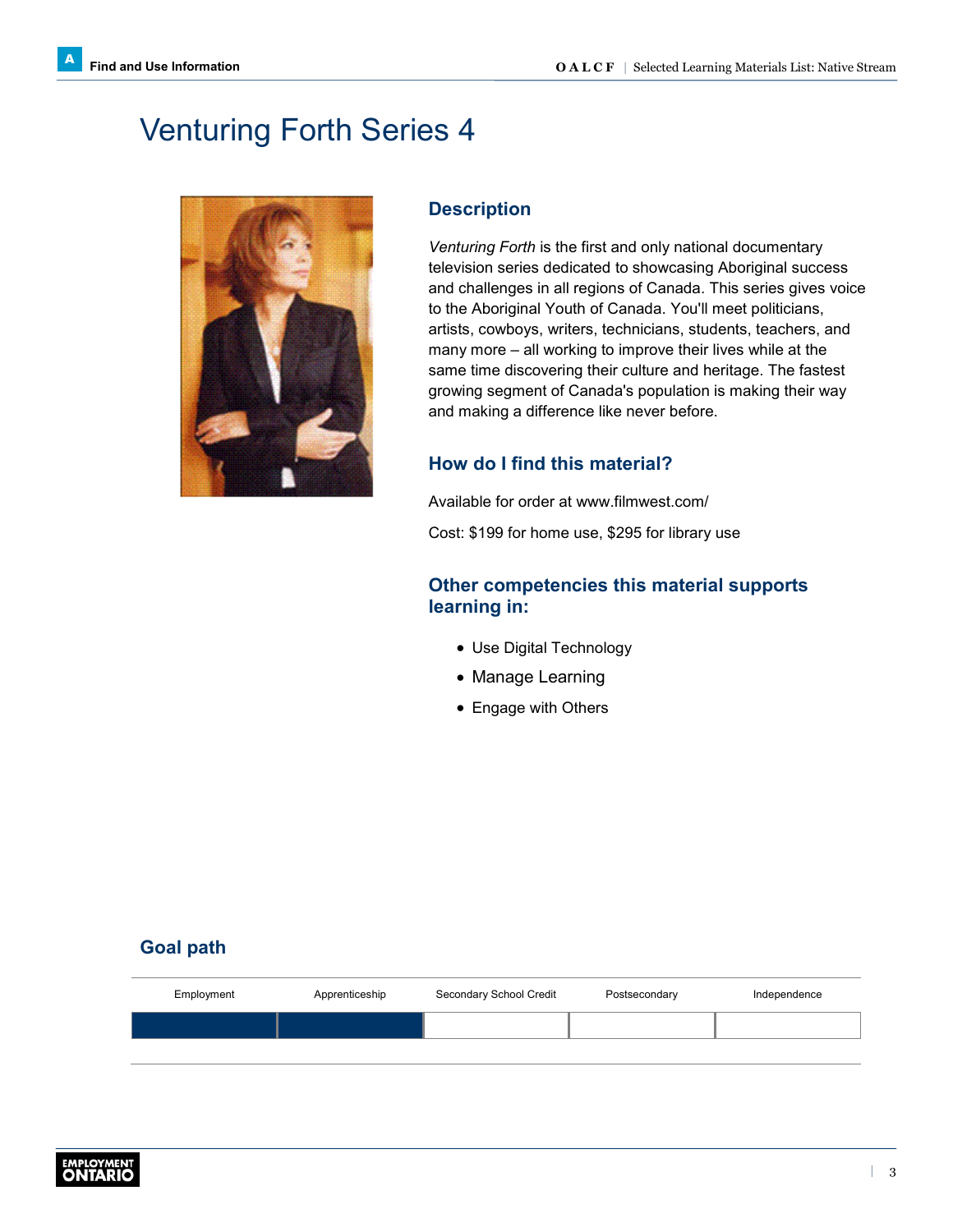# <span id="page-6-0"></span>Circle of Life, An Indigenous Science Perspective



### **Description**

The activities in this workbook are based on Indigenous peoples' awareness of their environment; they observed and noted cyclical nature, days, seasons, and the patterns of many life forms. It promotes a greater awareness in learners of the world in which they live. The lessons engage the learners to resolve issues and conflicts in their communities, such as pollution, land fill sites, water quality, etc.

### **How do I find this material?**

Available via the Indigenous Education Coalition [www.ieceducation.com](http://www.ieceducation.com)

For further information please contact Curriculum Development Coordinator, Bonnie Hill, at the Muncey Site or by email [iecbhill@xplornet.com](mailto:iecbhill@xplornet.com)

Cost: not available

### **Other competencies this material supports learning in:**

- Communicate Ideas and Information
- Manage Learning

| Employment | Apprenticeship | Secondary School Credit | Postsecondary | Independence |
|------------|----------------|-------------------------|---------------|--------------|
|            |                |                         |               |              |
|            |                |                         |               |              |

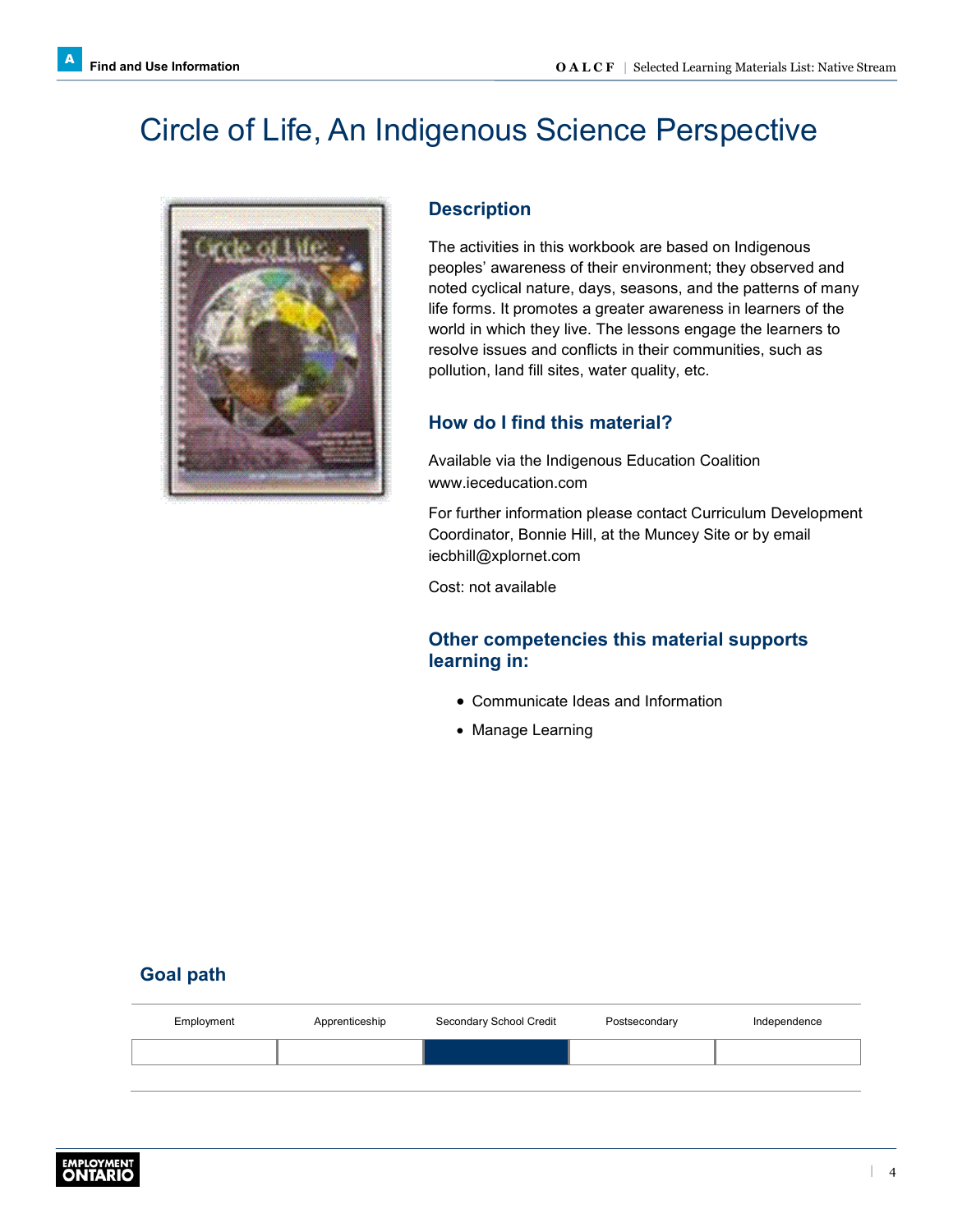# <span id="page-7-0"></span>Aboriginal Small Business and Entrepreneurship in Canada



**Katherine Beaty Chiste** 

#### **Description**

This book examines the growing small business sector in Aboriginal communities across Canada.

Containing current information on special programs for financing Aboriginal businesses, this innovative text identifies small business opportunities unique to Aboriginal communities and entrepreneurs, and covers the financing and daily management of these enterprises from the initial business idea and the development of a business plan to the expansion of the business.

### **How do I find this material?**

Available via Captus Press [www.captus.com](http://www.captus.com) Author: Katherine Chiste Cost: \$40.00 (US dollars) ISBN 978-1-895712-67-4

### **Other competencies this material supports learning in:**

- Manage Learning
- Engage with Others

| Employment | Apprenticeship | Secondary School Credit | Postsecondary | Independence |
|------------|----------------|-------------------------|---------------|--------------|
|            |                |                         |               |              |
|            |                |                         |               |              |

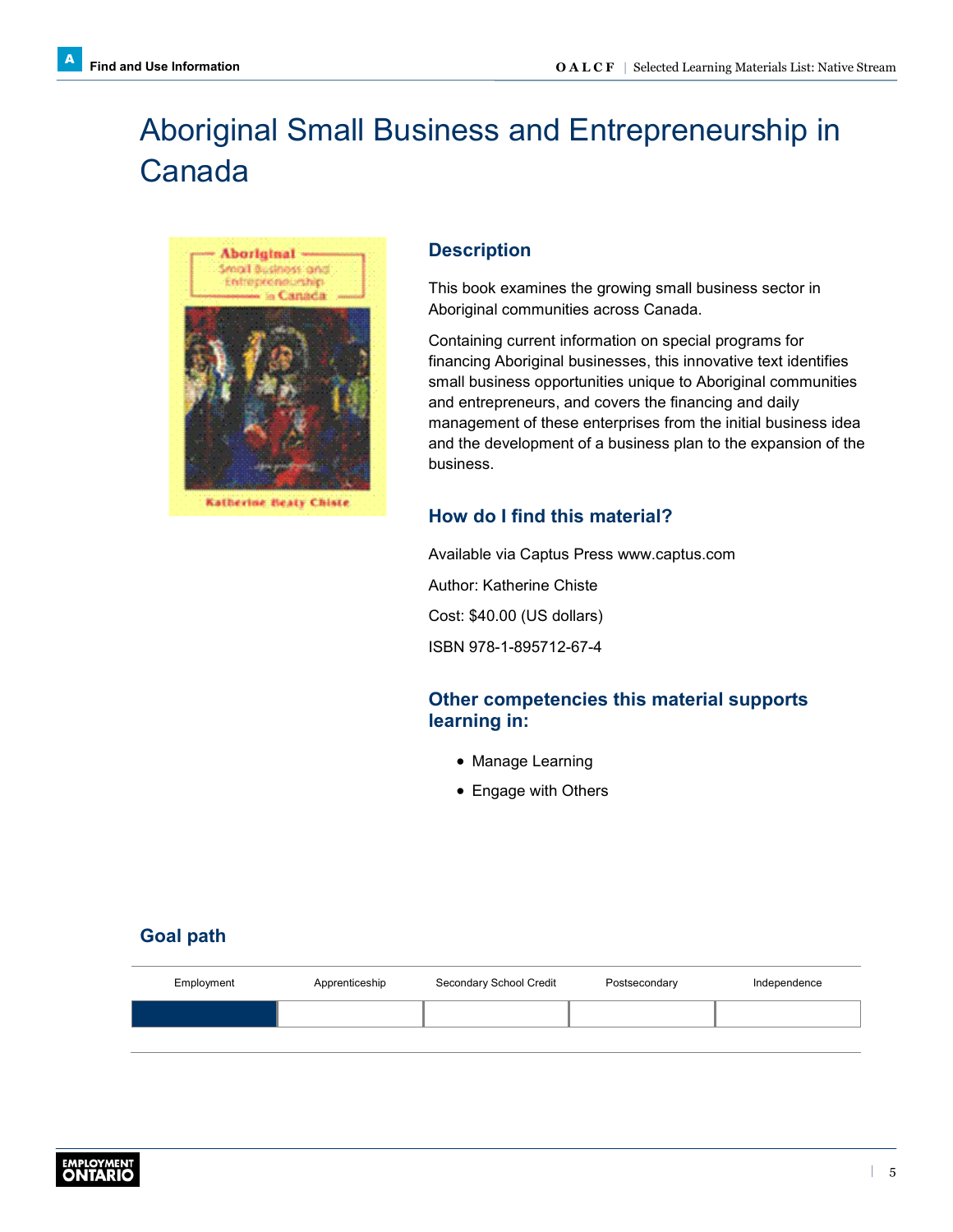# <span id="page-8-0"></span>The Gift of Self-Esteem System DVD and Participant **Guide**



### **Description**

*The Gift of Self-Esteem* is a learning system that will help learners make the decision to succeed and will show them how to achieve whatever kind of success they define. It teaches the seven ingredients of success and how they are applied with a system for handling and managing life. If applied systematically and consistently they will experience immensely positive changes in their life.

This includes 13 programs and a participant's guide. The guide will present discussions and exercises for each video program. It promotes active involvement and participation and provides ample room to write notes for future reference.

### **How do I find this material?**

Available for order at [www.filmwest.com](http://www.filmwest.com)

Cost: \$199 for home use, \$299.95 for single-school use. The Participant Guide is \$69.95

### **Other competencies this material supports learning in:**

• Manage Learning

| Employment | Apprenticeship | Secondary School Credit | Postsecondary | Independence |
|------------|----------------|-------------------------|---------------|--------------|
|            |                |                         |               |              |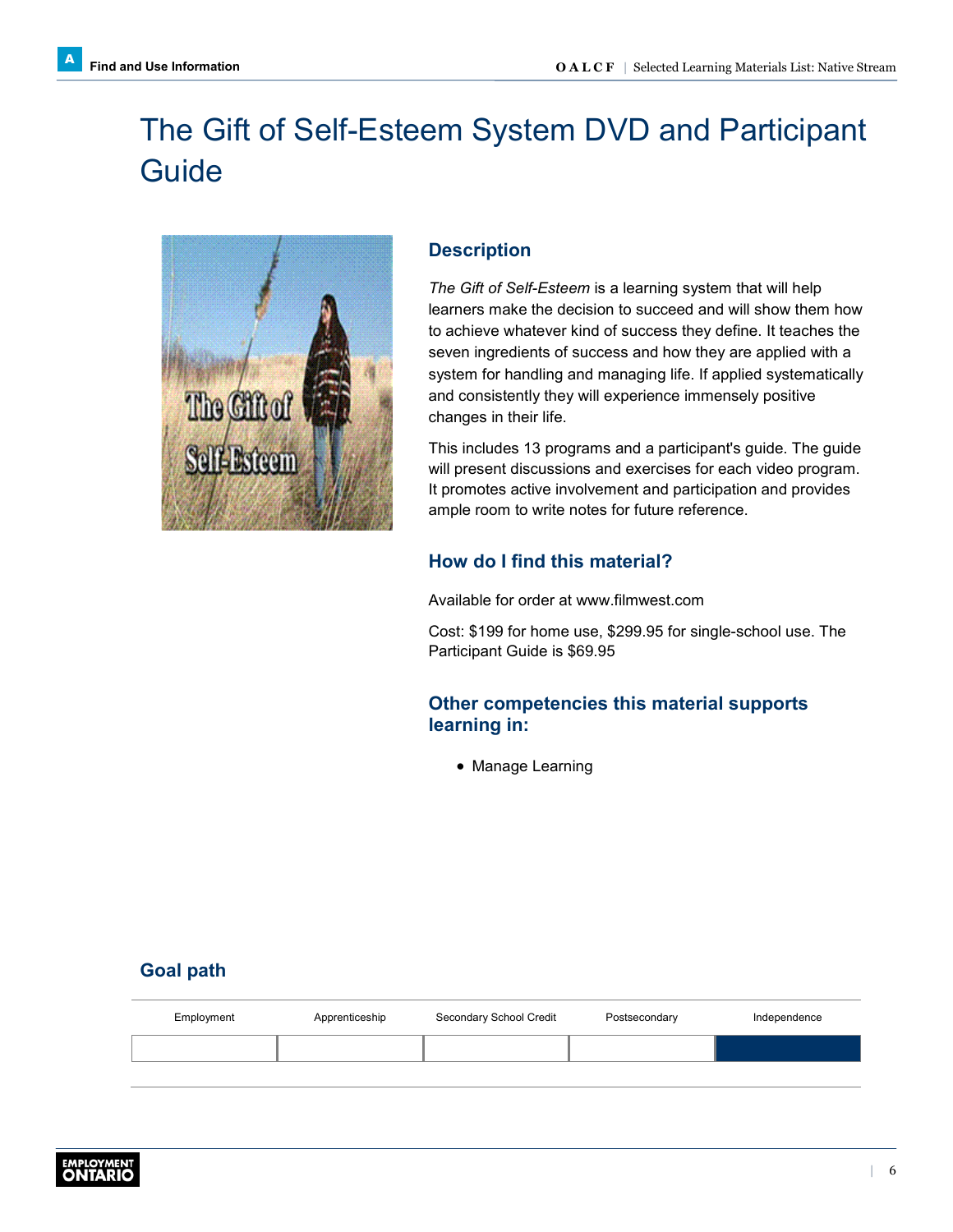# <span id="page-9-1"></span><span id="page-9-0"></span>Inspiring Greatness



### **Description**

The *Inspiring Greatness Workbook* is a companion to selfdiscovery. Some of the themes include: believe in the beauty of your dreams, set HUGE goals, discover your natural abilities and leverage them for maximum success, surround yourself with people you admire, and build teams based on complementary strengths. This is suitable for anyone committed to living their best life. *A Day of Inspiration* is available on DVD.

### **How do I find this material?**

To order visit website email Terri Roulette McCartney at [terri@aDayofInspiration.com](mailto:terri@aDayofInspiration.com)

Cost: Not available

### **Other competencies this material supports learning in:**

- Manage Learning
- Engage with Others

| Employment | Apprenticeship | Secondary School Credit | Postsecondary | Independence |
|------------|----------------|-------------------------|---------------|--------------|
|            |                |                         |               |              |
|            |                |                         |               |              |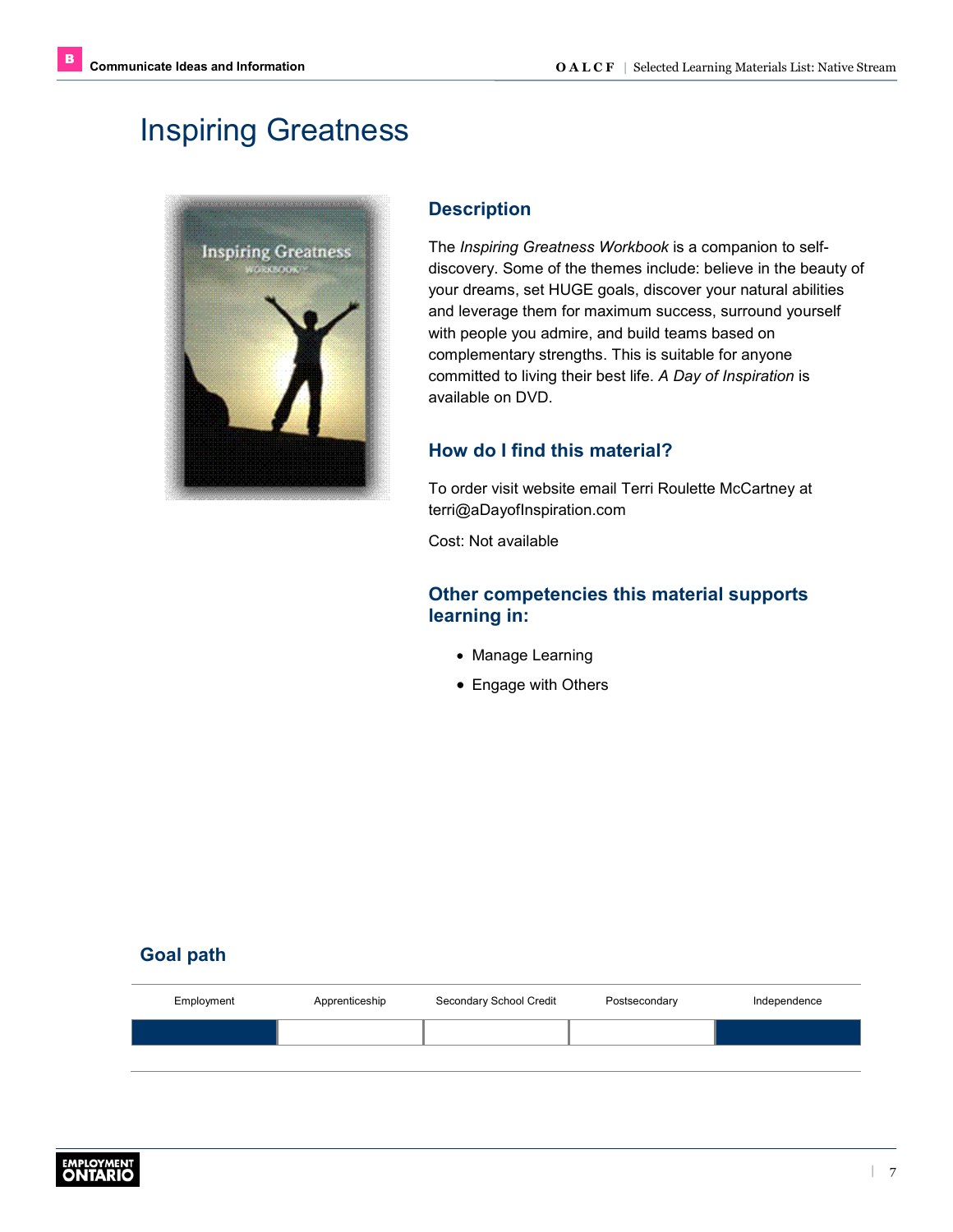# <span id="page-10-0"></span>Sinew and Sage Workbook Series 1-4



### **Description**

The spirit of this workbook is the cultural teachings and stories. The lessons have been passed down from ancestors and designed to allow the learner to improve their reading and writing skills.

### **How do I find this material?**

Ningwakwe Learning Press c/o Saugeen First NationG.M.B. 56 Site 3A Southampton, OntarioN0H 2L0 [www.ningwakwe.on.ca](http://www.ningwakwe.on.ca)

[sales@ningwakwe.on.ca](mailto:sales@ningwakwe.on.ca)

Telephone: 1-519-372-9855

Toll Free: 1-888-551-9757

Fax: 1-519-372-1684

**Cost:** Between \$9.95 - 19.95 per workbook

### **Other competencies this material supports learning in:**

• Find and Use Information

| Employment | Apprenticeship | Secondary School Credit | Postsecondary | Independence |
|------------|----------------|-------------------------|---------------|--------------|
|            |                |                         |               |              |
|            |                |                         |               |              |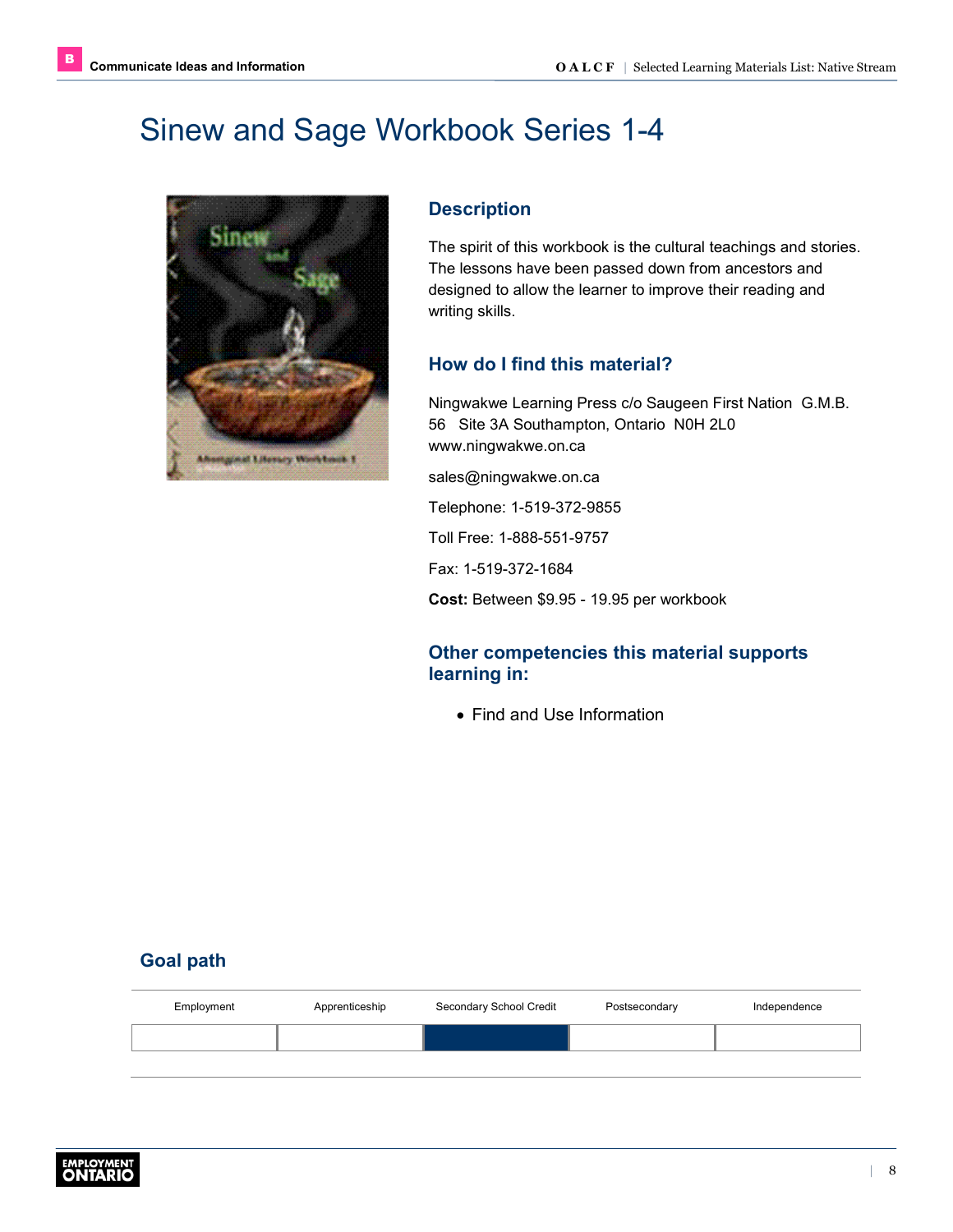# <span id="page-11-0"></span>Feast! Canadian Native Cuisine for All Seasons



### **Description**

This cookbook combines easy-to-use recipes with Native culture and customs. The dishes are arranged in sections that illustrate two traditional Native attitudes: respect for the nurturing land, and acknowledgment of the spiritual power food can have in our lives. They are arranged in four sections:

- Food from the Waters (fish and seafood)
- Foods from the Earth (berries, vegetables, and breads)
- Foods from the Land (wild meats)
- Foods from the Sky (fowl)

### **How do I find this material?**

To order online go to [www.amazon.ca](http://www.amazon.ca) Authors: Andrew George, Robert Gaines Cost: \$32.69 ISBN: 038525580

### **Other competencies this material supports learning in:**

- Find and Use Information
- Understand and Use Numbers
- Manage Learning

| Employment | Apprenticeship | Secondary School Credit | Postsecondary | Independence |
|------------|----------------|-------------------------|---------------|--------------|
|            |                |                         |               |              |
|            |                |                         |               |              |

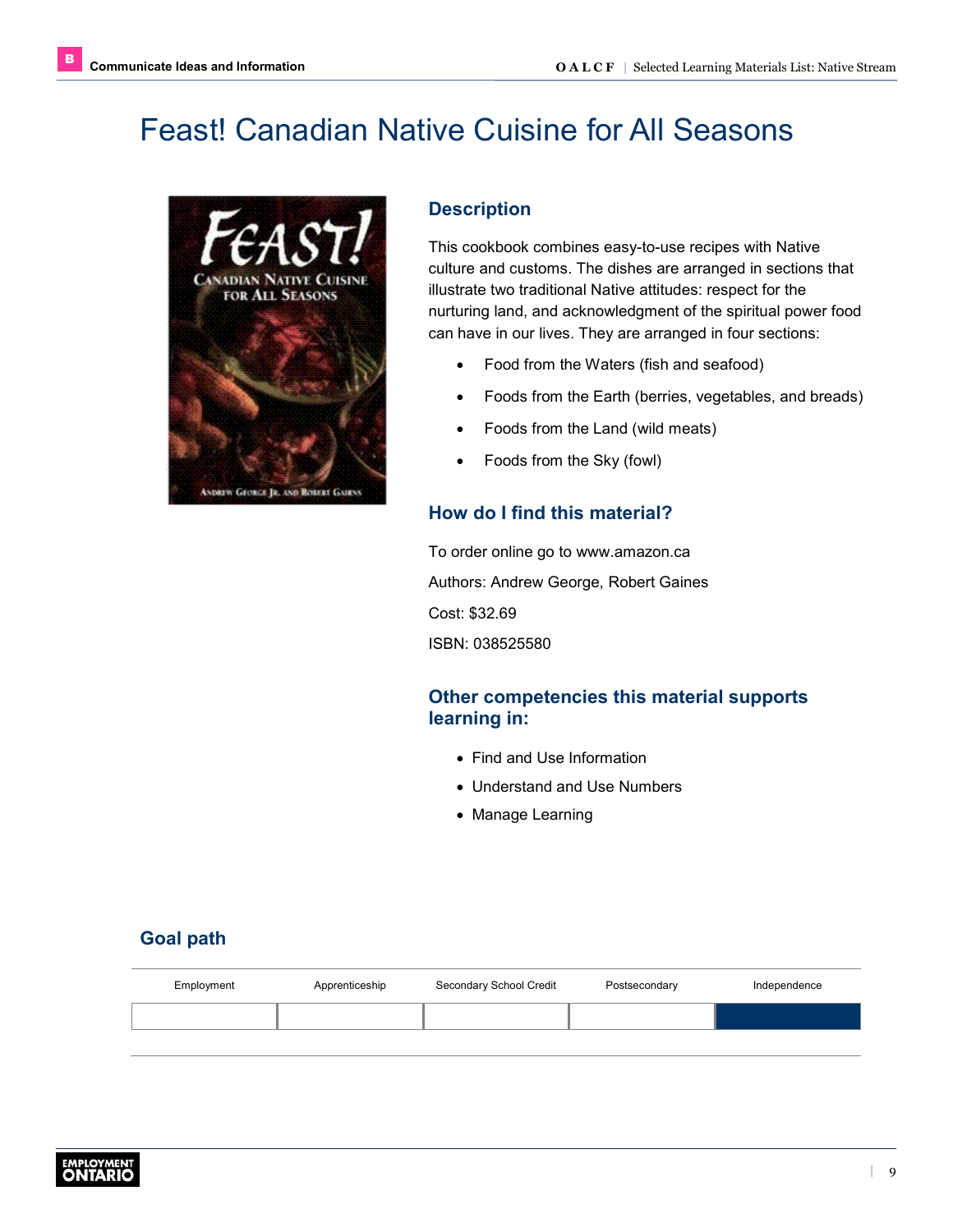# <span id="page-12-0"></span>Learning by Designing



### **Description**

This companion manual to Volume 1 puts First Nations art into deeper cultural context, providing Native Indian philosophy, knowledge and skills foundation, code of ethics, and interviews with a contemporary First Nations family, as well as some aspects of historical context and a description of the Potlatch. A full colour, 16-page creation story with 20 designs is included. Additional topics include: contemporary design evolution, with 50 examples, 20 designs to draw and paint, and a Quick Reference Chart containing over 100 designs.

### **How do I find this material?**

To order online go to [www.amazon.ca](http://www.amazon.ca) Author: Karin Clark, Jim Gilbert **Cost:** \$32.95 ISBN: 0969297947

### **Other competencies this material supports learning in:**

• Find and Use Information

| Employment | Apprenticeship | Secondary School Credit | Postsecondary | Independence |
|------------|----------------|-------------------------|---------------|--------------|
|            |                |                         |               |              |
|            |                |                         |               |              |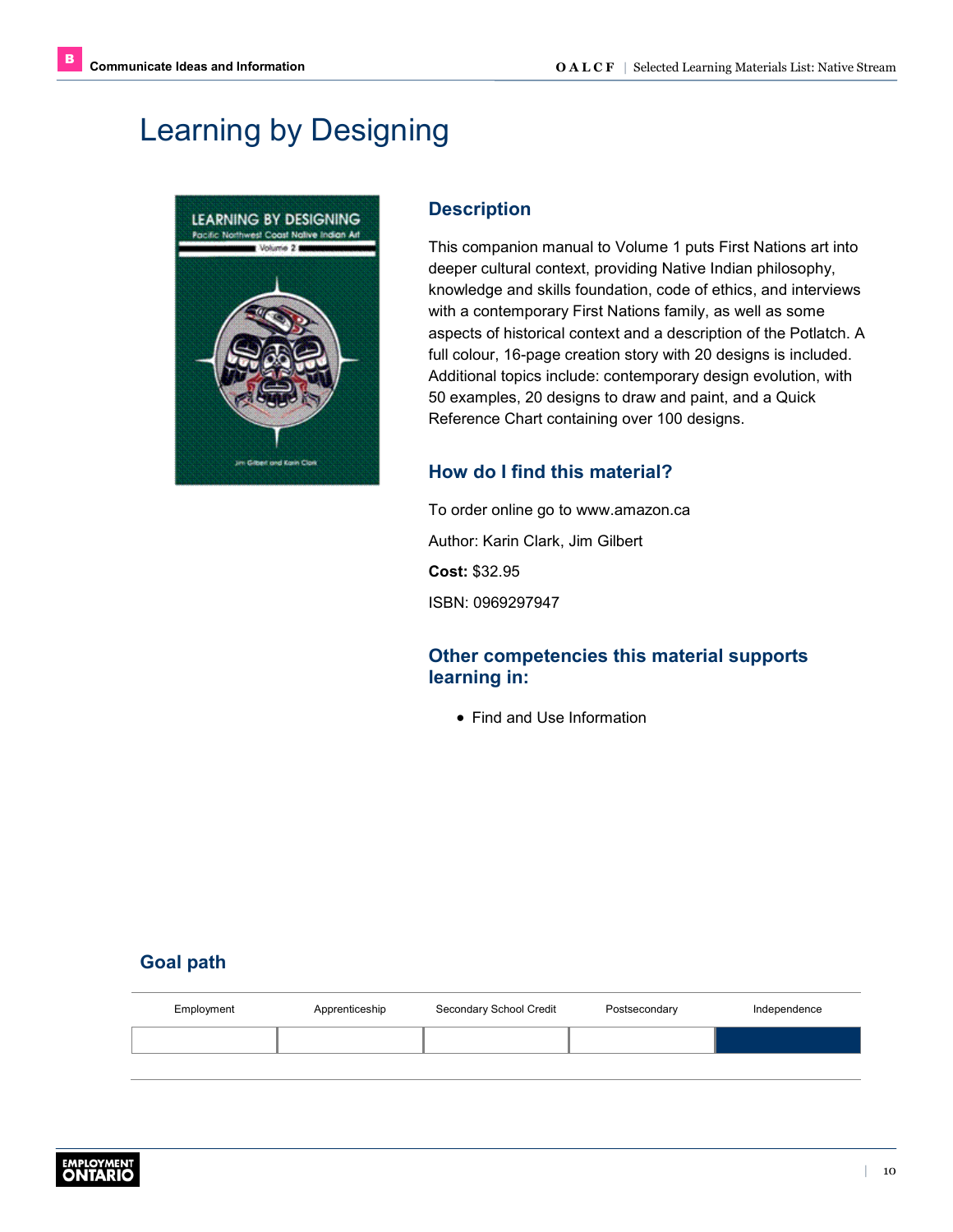# <span id="page-13-0"></span>Dancing with the Wheel: The Medicine Wheel **Workbook**



### **Description**

*Dancing with the Wheel* guides the learner through all the levels and aspects of the Medicine Wheel: mineral, plant, animal, and colour. It is full of visualization and exercises to help you better understand yourself, the Medicine Wheel, and the universe.

### **How do I find this material?**

Online ordering at [www.chapters.ca](http://www.chapters.ca) Authors: Sun Bear, Wabun Wind, Crysalis Mulligan Cost: \$17.48 ISBN: 0671767321

### **Other competencies this material supports learning in:**

• Find and Use Information

| Employment | Apprenticeship | Secondary School Credit | Postsecondary | Independence |
|------------|----------------|-------------------------|---------------|--------------|
|            |                |                         |               |              |
|            |                |                         |               |              |

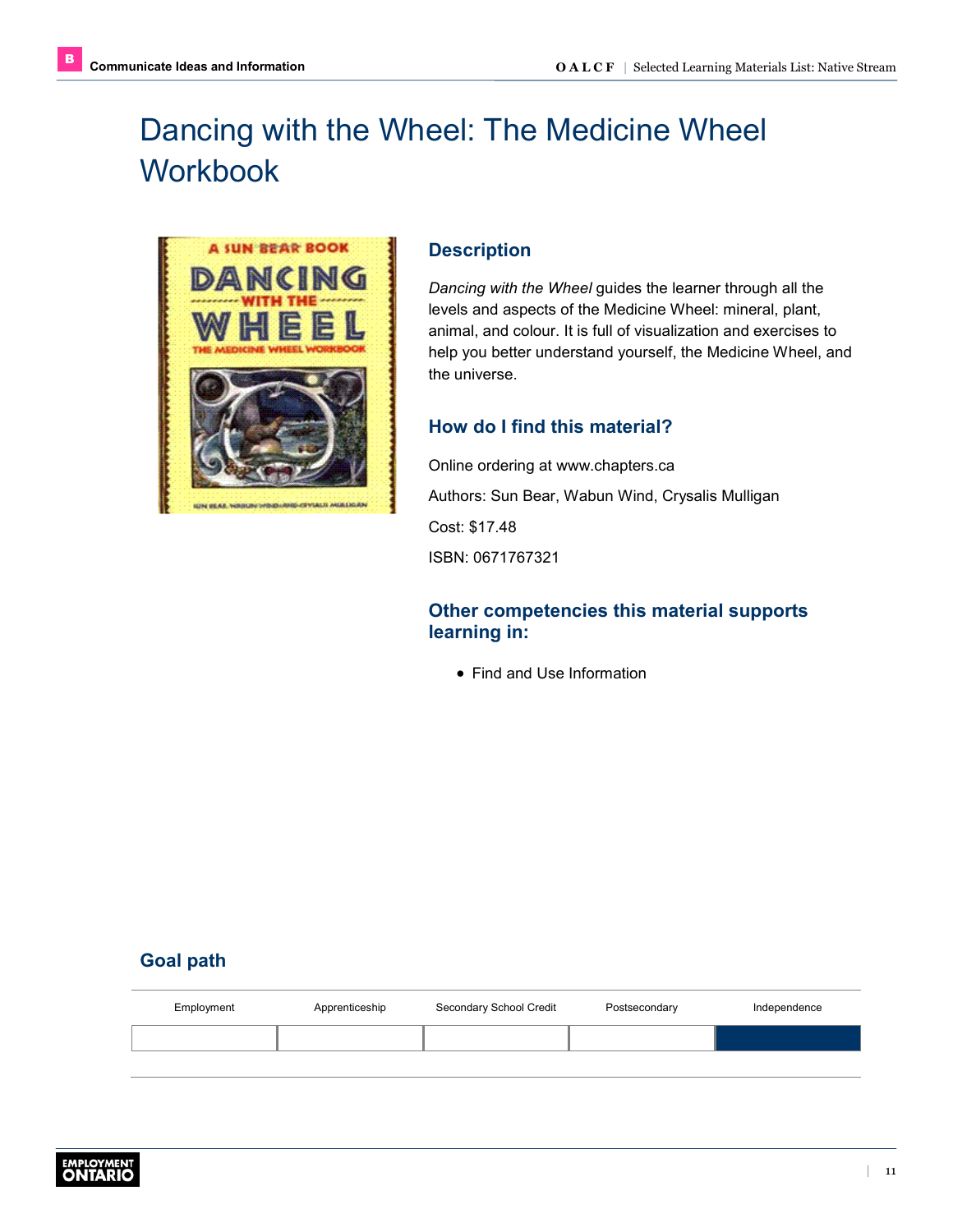# <span id="page-14-1"></span><span id="page-14-0"></span>Family Math Fun!



### **Description**

There are 42 math activities designed for parents, child care workers, and teachers of children in this downloadable PDF. They involve using the mind, body, spirit, and heart. The activities offer a new way to reach learners through real life problems, field trips, group work, and measuring.

### **How do I find this material?**

Download from website [www.nald.ca/library/learning/familymath/cover.htm](http://www.nald.ca/library/learning/familymath/cover.htm) Permission to photocopy for educational use only. Author: Kate Nonesuch Cost: Free

### **Other competencies this material supports learning in:**

- Manage Learning
- Engage with Others

| Employment | Apprenticeship | Secondary School Credit | Postsecondary | Independence |
|------------|----------------|-------------------------|---------------|--------------|
|            |                |                         |               |              |
|            |                |                         |               |              |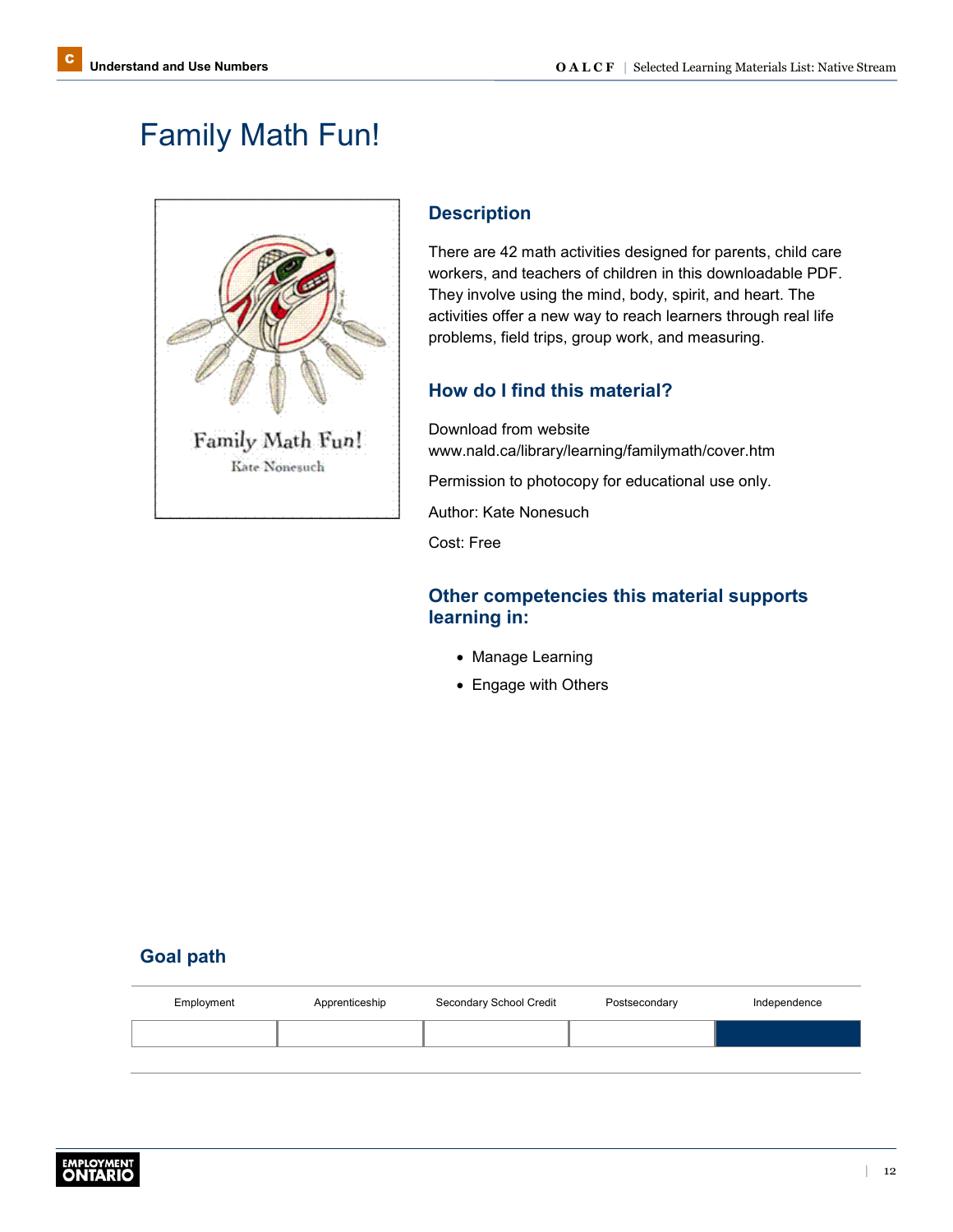# <span id="page-15-0"></span>Complete Beading for Beginners



### **Description**

*Complete Beading for Beginners* shows you how to make pins, rings, necklaces, dream catchers, and embroidered clothes with beads. Directions are included that are basic, which make it easy to choose a project. Diagrams, trouble-shooting guides, information on basic tools and materials, and inspirational tips are included.

The activities in this material will teach learners to think in quantitative terms.

### **How do I find this material?**

To order go to Harbour Publishing's website at [www.harbourpublishing.com](http://www.harbourpublishing.com)

Author: Karen Rempel

Cost: \$19.95

ISBN: 1-55017-102-X

### **Other competencies this material supports learning in:**

• Communicate Ideas and Information

| Employment | Apprenticeship | Secondary School Credit | Postsecondary | Independence |
|------------|----------------|-------------------------|---------------|--------------|
|            |                |                         |               |              |
|            |                |                         |               |              |

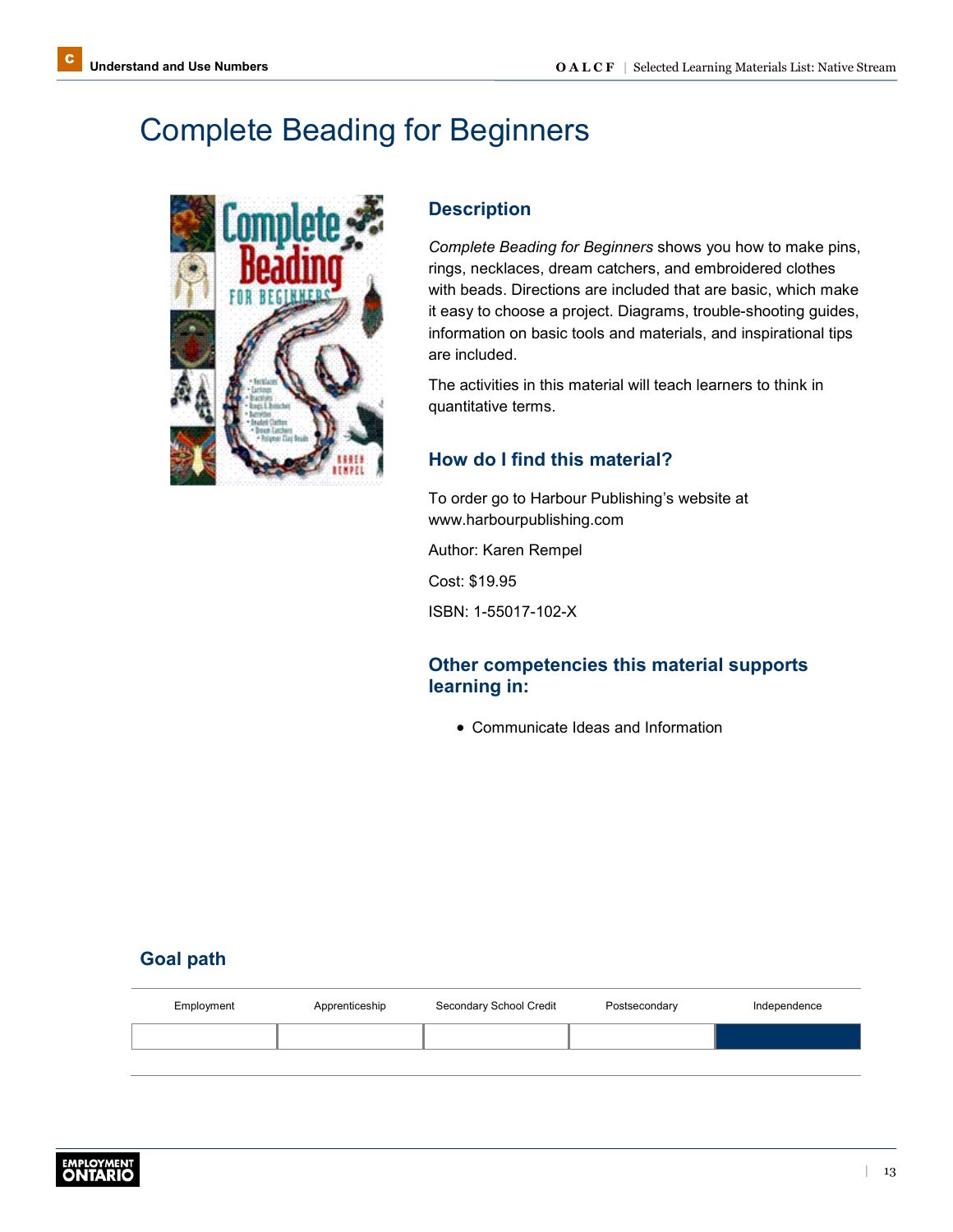# <span id="page-16-0"></span>Exploring Measurement



### **Description**

This workbook is intended for the learner to build, learn, and practice the skills of measurement that are needed today. The lessons are intended to further the learner's understanding of measurement using contemporary Anishnaabe views.

### **How do I find this material?**

Ningwakwe Learning Press c/o Saugeen First Nation G.M.B. 56 Site 3A Southampton, OntarioN0H 2L0 [www.ningwakwe.on.ca](http://www.ningwakwe.on.ca)

[sales@ningwakwe.on.ca](mailto:sales@ningwakwe.on.ca)

Telephone: 1-519-372-9855

Toll Free: 1-888-551-9757

Fax: 1-519-372-1684

Cost: \$14.95

### **Other competencies this material supports learning in:**

• Find and Use Information

| Employment | Apprenticeship | Secondary School Credit | Postsecondary | Independence |
|------------|----------------|-------------------------|---------------|--------------|
|            |                |                         |               |              |
|            |                |                         |               |              |

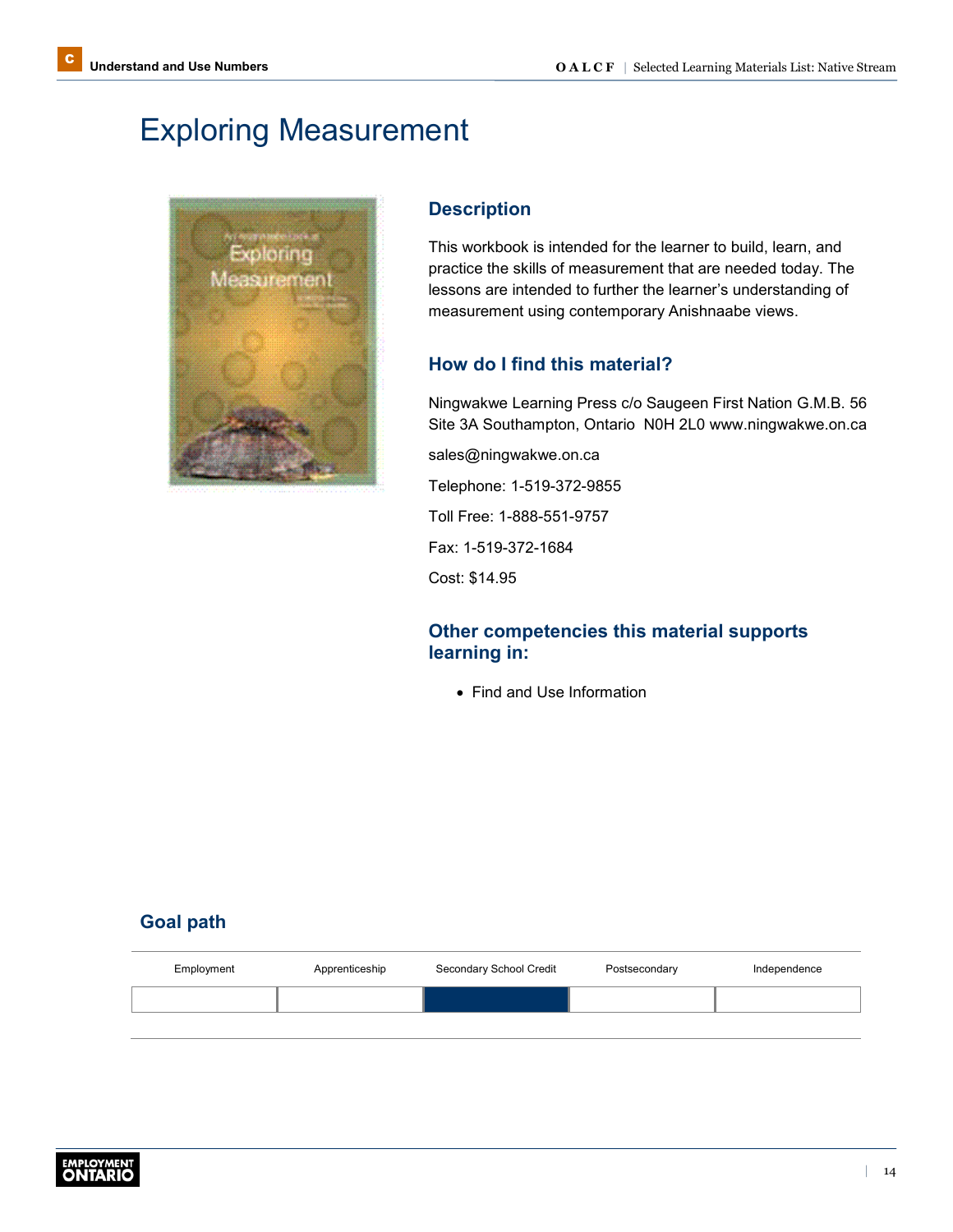# <span id="page-17-0"></span>Becoming Healthy Leaders for Today and Tomorrow



### **Description**

The first part of this material deals with learning, communication, study skills, and test taking skills and includes activities, quotes, and ideas for discussion.

The second part deals with making the transition to the world of work by taking personal interest and skills inventories, awareness of employer requirements, planning a budget, researching in the job market, and creating a record book for use in a job search.

### **How do I find this material?**

Online ordering from [www.goodminds.com](http://www.goodminds.com)

Author: Paul Stevenson

Cost: \$30.00

### **Other competencies this material supports learning in:**

- Communicate Ideas and Information
- Engage with Others

| Employment | Apprenticeship | Secondary School Credit | Postsecondary | Independence |
|------------|----------------|-------------------------|---------------|--------------|
|            |                |                         |               |              |
|            |                |                         |               |              |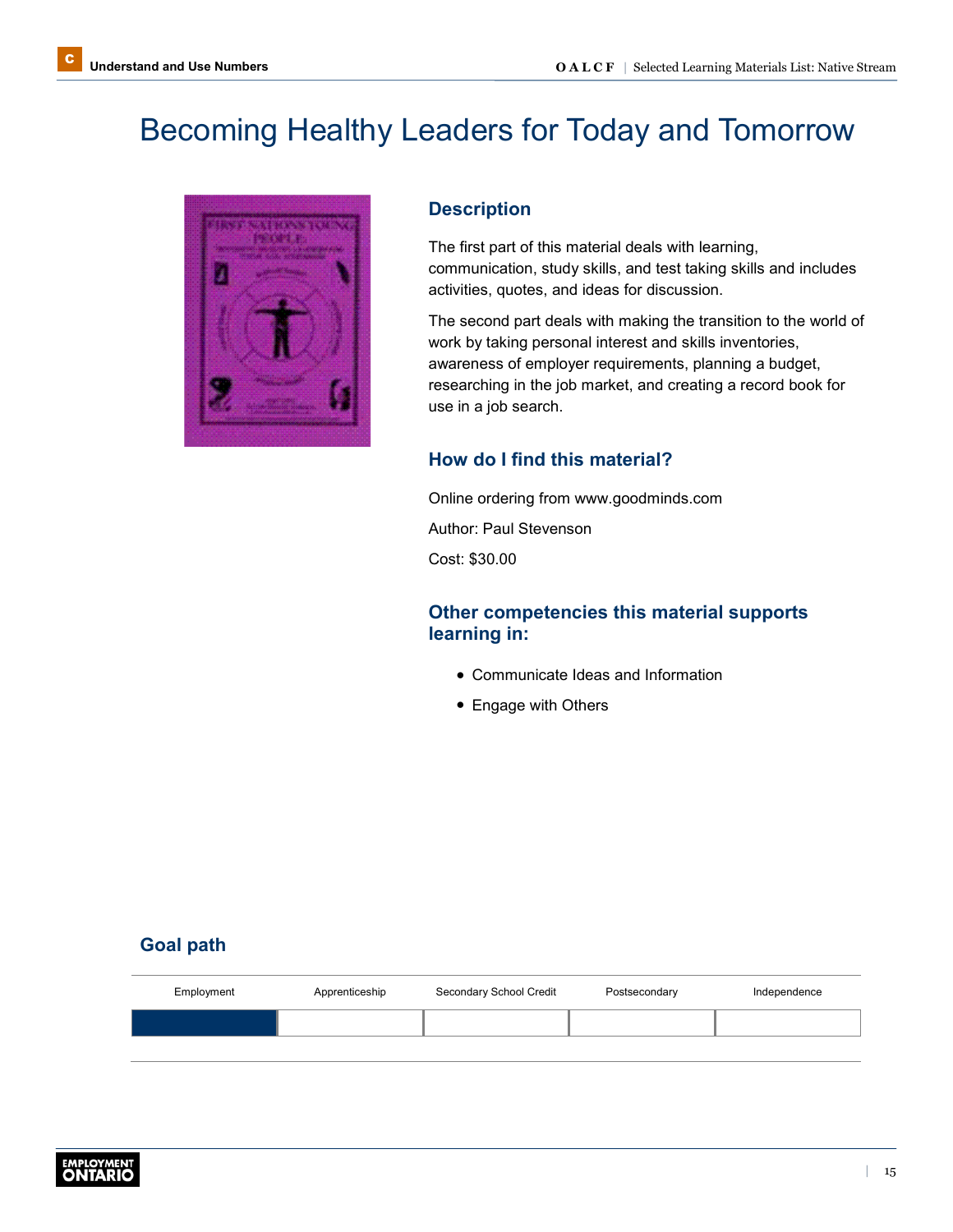# <span id="page-18-0"></span>Creations from the Heart Native Crafts & Learning **Activities**



### **Description**

*Creations from the Heart* provides interesting and straightforward "how-to" craft based learning activities and combines them with literacy and numeracy exercises. This book provides helpful ways to incorporate the learner's familiarity into practical everyday use. The workbook includes The Crafts, Learning Challenges and Exercises. There is also a separate Educator's Guide that provides the answers along with learning demonstrations.

### **How do I find this material?**

Ningwakwe Learning Press c/o Saugeen First NationG.M.B. 56 Site 3A Southampton, OntarioN0H 2L0 [www.ningwakwe.on.ca](http://www.ningwakwe.on.ca) [sales@ningwakwe.on.ca](mailto:sales@ningwakwe.on.ca) Telephone: 1-519-372-9855 Toll Free: 1-888-551-9757 Fax: 1-519-372-1684 Cost: \$19.95 (Workbook), \$9.95 (Educator's Guide)

### **Other competencies this material supports learning in:**

- Find and Use Information
- Communicate Ideas and Information

| Employment | Apprenticeship | Secondary School Credit | Postsecondary | Independence |
|------------|----------------|-------------------------|---------------|--------------|
|            |                |                         |               |              |
|            |                |                         |               |              |

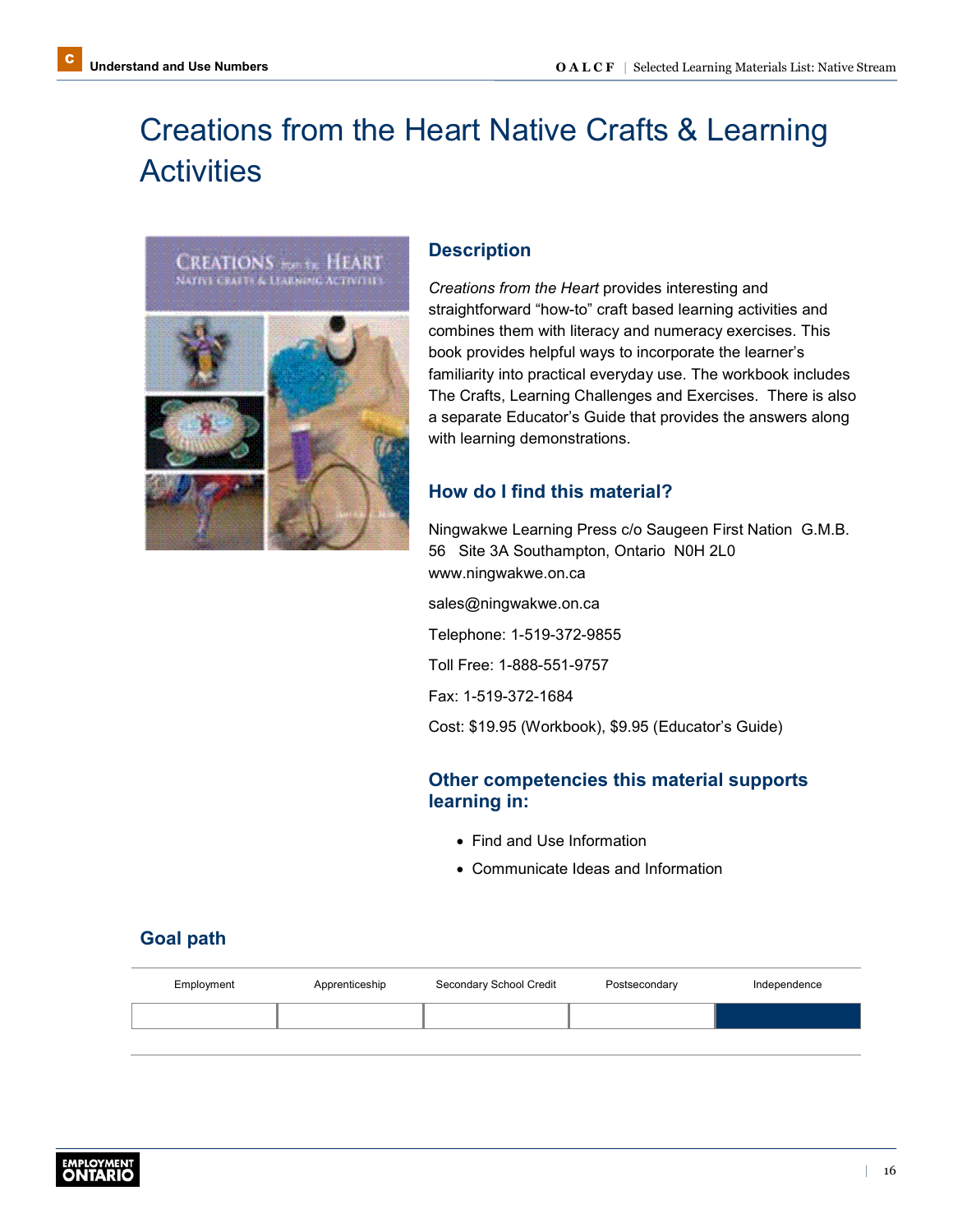### <span id="page-19-1"></span><span id="page-19-0"></span>Good Learning Anywhere

|                                                                                                                             | Sioux Hudson Literacy Council<br>for \$20.00 king their faces \$25.000 and column Chinese #51.92<br>A 67-26-622 Sales Lew British Facility 22-220 |
|-----------------------------------------------------------------------------------------------------------------------------|---------------------------------------------------------------------------------------------------------------------------------------------------|
|                                                                                                                             | Good Learning Anywhere - eChannel                                                                                                                 |
| men<br>Abdull (6)<br>Soc.<br>Orien Couse<br>Ricolor<br><b>Logic</b><br><b><i><u>RIMARMARIN</u></i></b><br>Contract &<br>HQ. | Online Course Schedul<br><b>Login</b>                                                                                                             |

#### **Description**

*Good Learning Anywhere* is the eChannel lead for the Native stream in Ontario and provides a flexible distance learning environment for Aboriginal, First Nations, and Métis individuals, communities, and organizations across Ontario.

An online calendar of courses is available on the website. Courses can be included in learners' training plans to support onsite programming. Courses offered include the Introduction to Technology series, Introduction to Blogging, and many other courses in literacy and Essential Skills.

### **How do I find this material?**

[www.siouxhudsonliteracy.com](http://www.siouxhudsonliteracy.com)

Participants must be registered online [www.siouxhudsonliteracy.com/register.htm](http://www.siouxhudsonliteracy.com/register.htm) or by phone with Sioux Hudson Literacy Council

Toll free: 1-866-550-0697

Cost: Free

### **Other competencies this material supports learning in:**

- Find and Use Information
- Communicate Ideas and Information
- Understand and Use Numbers
- Manage Learning
- Engage with Others

| Employment | Apprenticeship | Secondary School Credit | Postsecondary | Independence |
|------------|----------------|-------------------------|---------------|--------------|
|            |                |                         |               |              |
|            |                |                         |               |              |

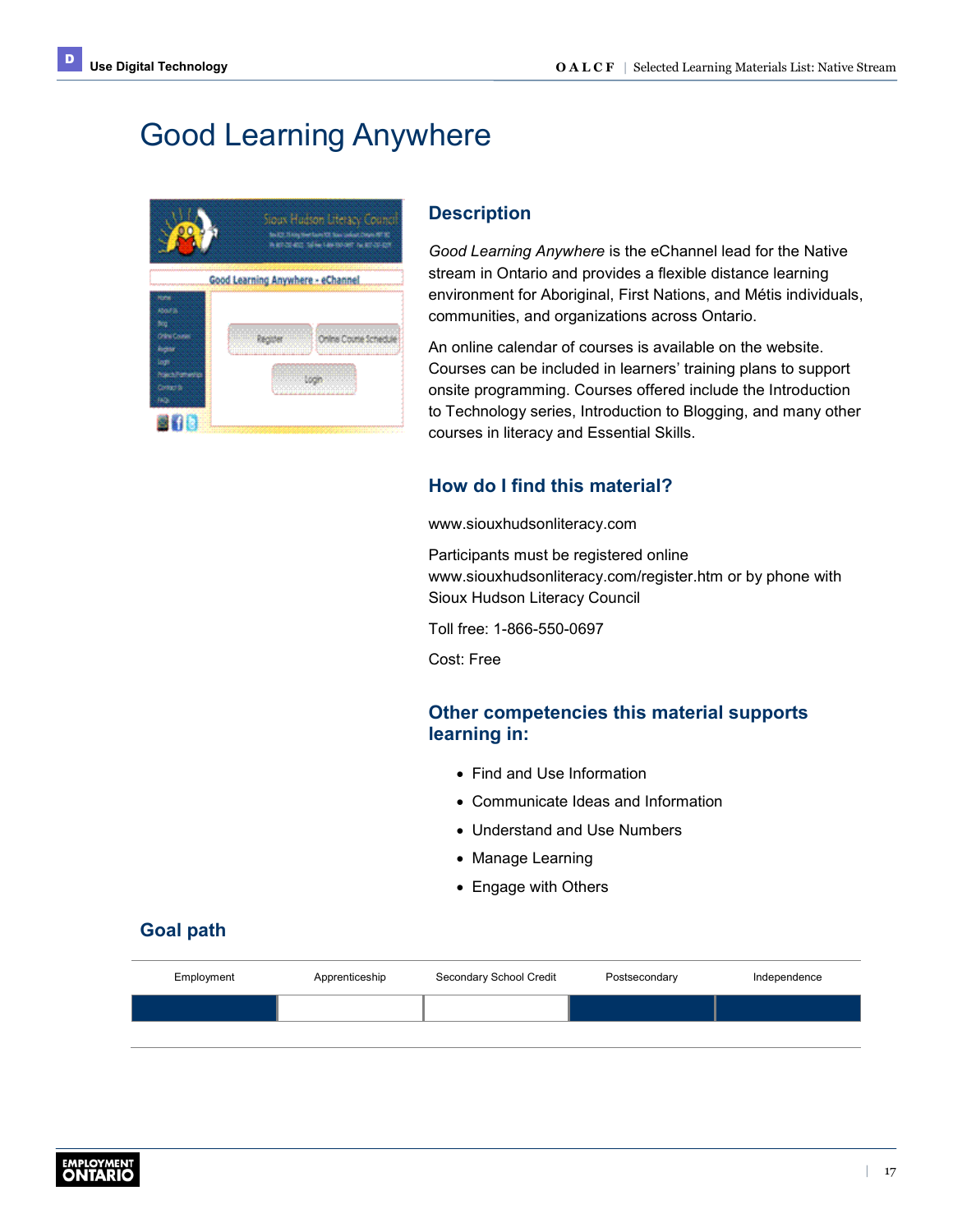# <span id="page-20-0"></span>CBC Aboriginal



### **Description**

This website provides learners with the opportunity to explore the internet and search the site for current and relevant information. Ab-originals are podcasts of the hottest Aboriginal music in Canada while the Legends Project is a compilation of traditional oral stories, legends, and histories of Canada's Inuit and First Nations.

A Photo Gallery and News and Events can also provide the instructor and learner with material to base activities on as they outline tasks to be completed.

### **How do I find this material?**

This website can be found at [www.cbc.ca/aboriginal/](http://www.cbc.ca/aboriginal/)

Cost: Free

### **Other competencies this material supports learning in:**

• Find and Use Information

| Employment | Apprenticeship | Secondary School Credit | Postsecondary | Independence |
|------------|----------------|-------------------------|---------------|--------------|
|            |                |                         |               |              |
|            |                |                         |               |              |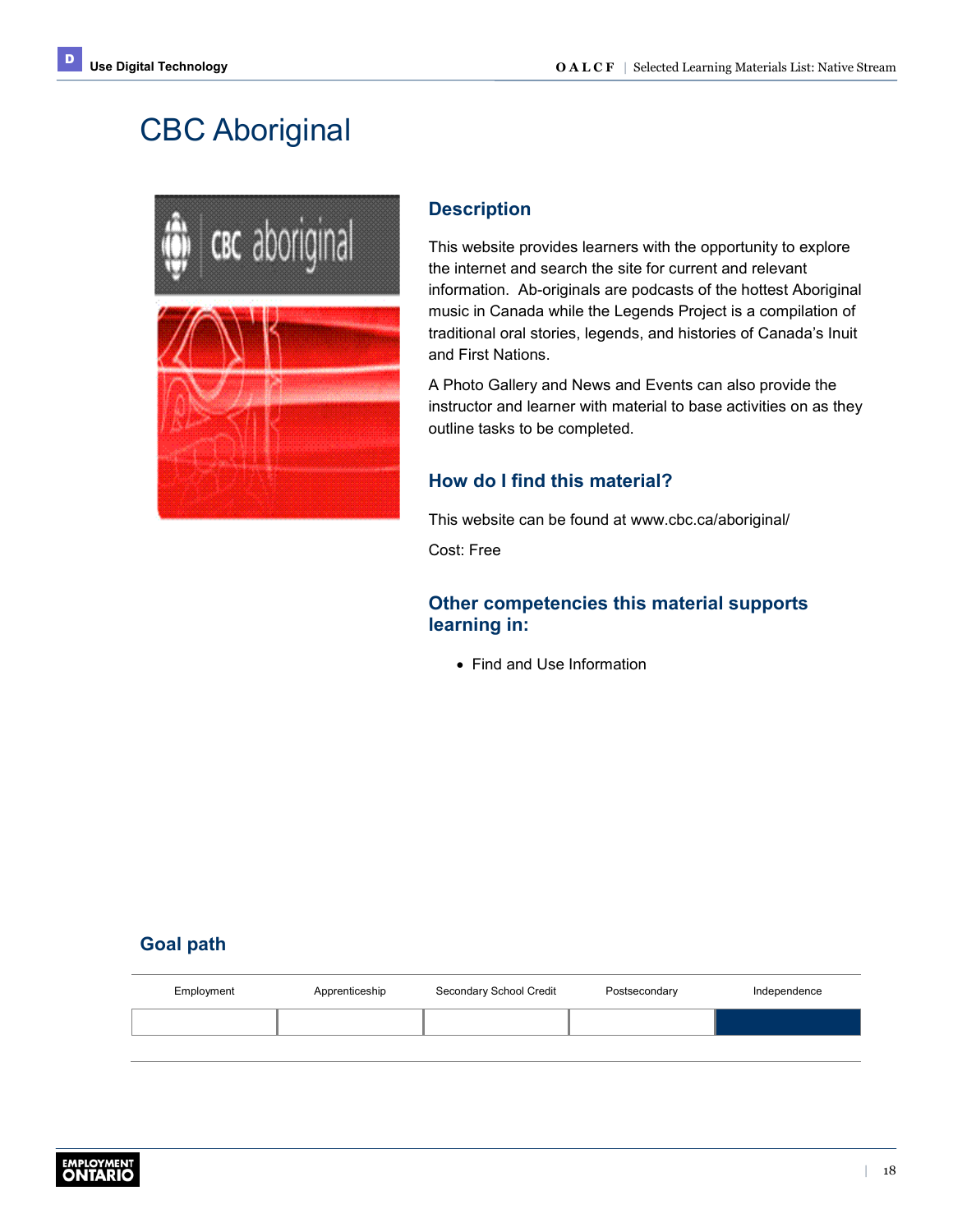### <span id="page-21-0"></span>[Four Directions Teachings.com](http://FourDirectionsTeachings.com)



### **Description**

The *Four Directions Teachings* website celebrates Indigenous oral traditions and contains teachings from Blackfoot, Cree, Ojibwe, Mohawk, and Mi'kmaq in audio format in downloadable PDF documents. There is also a *Teacher's Resource Kit* that can be downloaded as well as learning activities in three levels: Junior, Intermediate, and Senior.

This website can be useful to those new to the internet and with lower reading skills, as it is available in audio. The depth of information can be used by more advanced learners too. The practitioner's activities could be used with individuals or groups and can be adapted for Adult Literacy.

### **How do I find this material?**

[www.fourdirectionsteachings.com](http://www.fourdirectionsteachings.com)

No Registration is required.

Cost: Free

### **Other competencies this material supports learning in:**

- Find and Use Information
- Communicate Ideas and Information
- Manage Learning
- Engage with Others

| Employment | Apprenticeship | Secondary School Credit | Postsecondary | Independence |
|------------|----------------|-------------------------|---------------|--------------|
|            |                |                         |               |              |
|            |                |                         |               |              |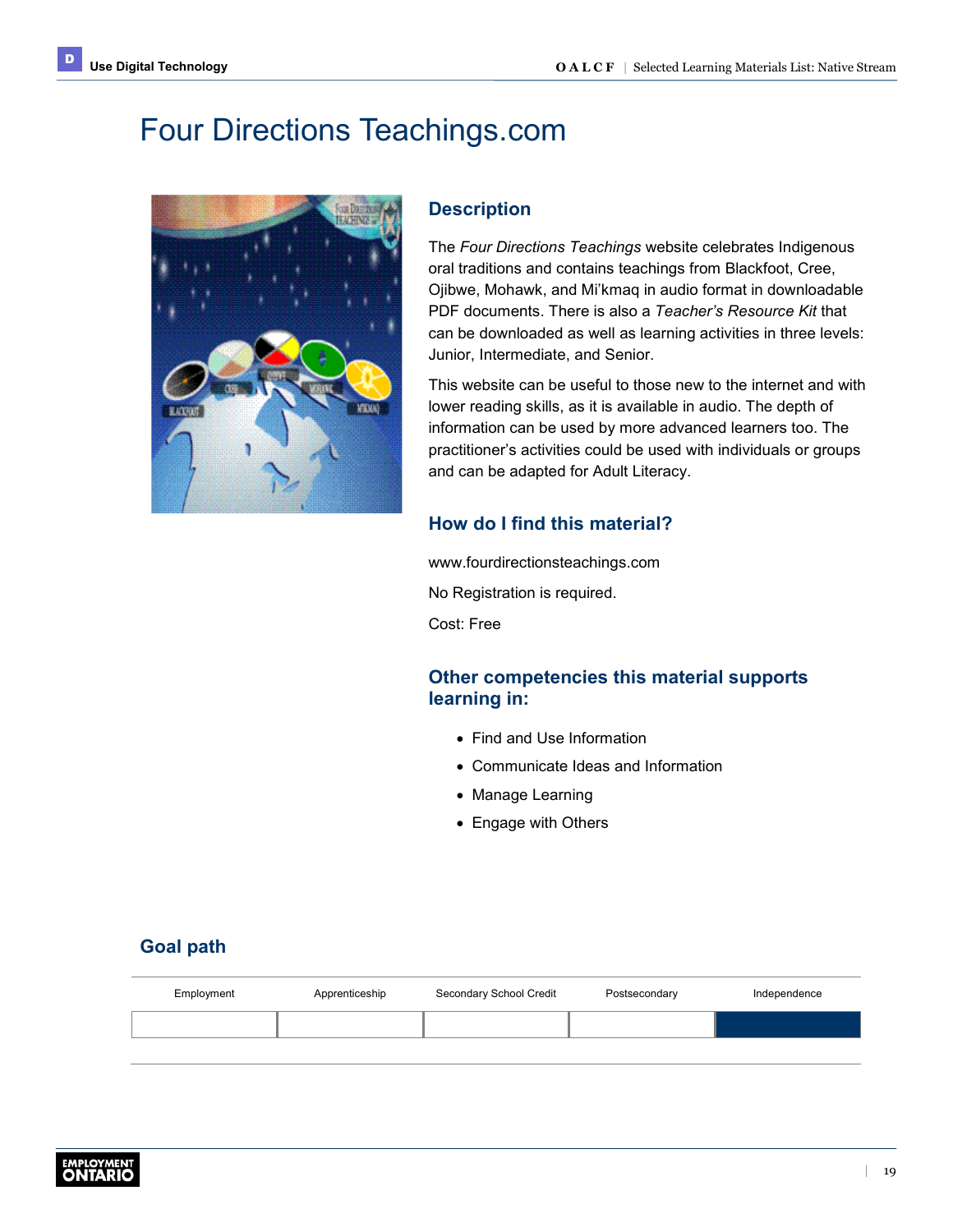# <span id="page-22-0"></span>Aboriginal Enviro Careers



### **Description**

Using the Dream Job Matrix, learners can determine the qualities they must have in a job and then collect information on their top three EnviroCareers to see which one meets their dream job expectations. Specifically, you'll research:

- Required qualifications
- Job facts and duties
- Education and training programs available
- Financial assistance opportunities.

### **How do I find this material?**

This website can be found at [www.beahr.com/aec/](http://www.beahr.com/aec/)

No registration is required.

Cost: Free

### **Other competencies this material supports learning in:**

• Find and Use Information

| Employment | Apprenticeship | Secondary School Credit | Postsecondary | Independence |
|------------|----------------|-------------------------|---------------|--------------|
|            |                |                         |               |              |
|            |                |                         |               |              |

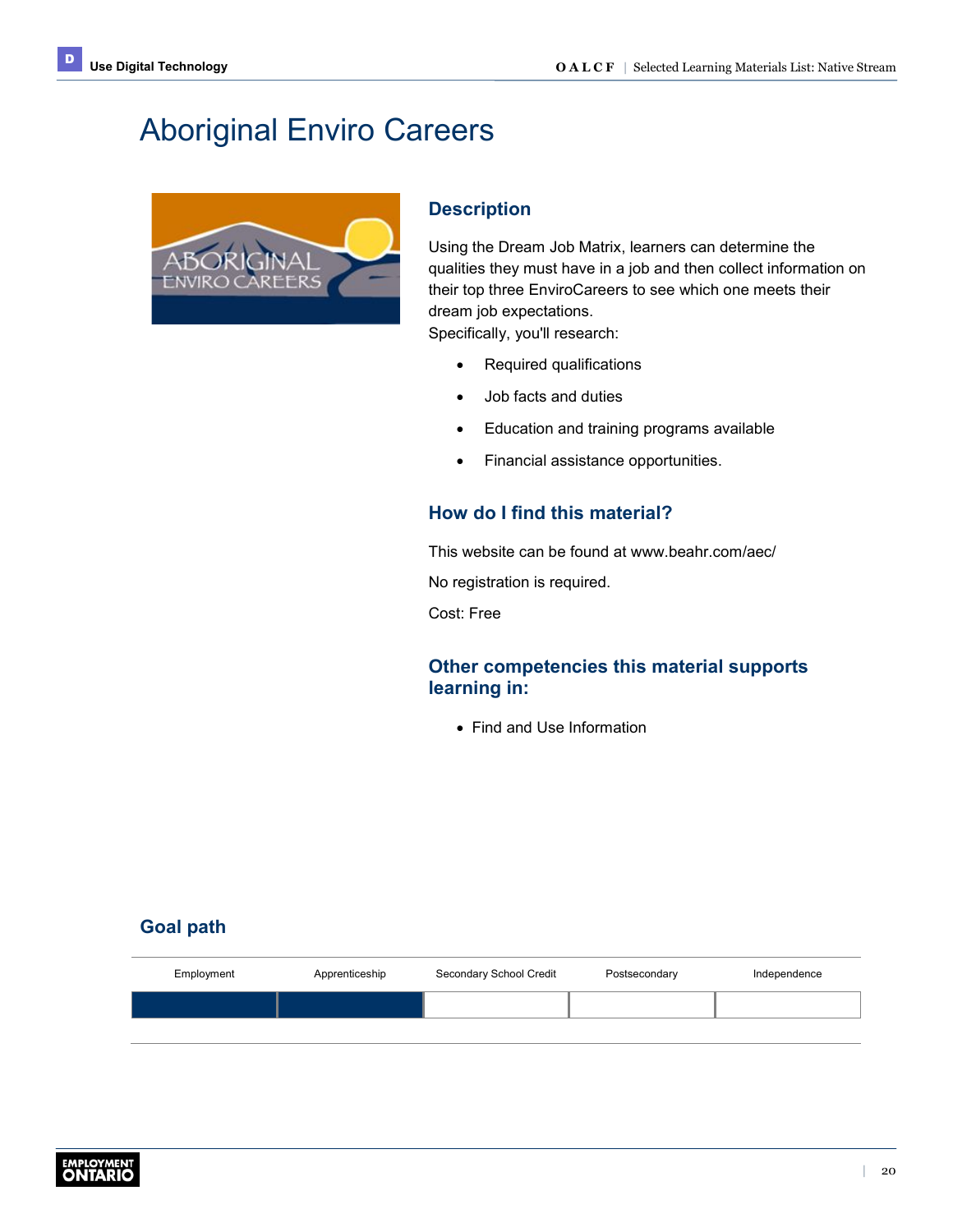**Health** 

# <span id="page-23-0"></span>First Nations, Inuit and Aboriginal Health



#### **Description**

This part of the Health Canada website provides information on health issues that affect the First Nations, Inuit, and Aboriginal populations. Topics such as Mould and Your Health and What is Diabetes are available on the website in print and in video. Information on Tuberculosis is available in a graphic novel format as well.

Statistics on First Nations health are also available to learners and could be used when studying graphs. As well, there are links to other resources that could be used by learners when doing research on the internet on subjects of interest.

#### **How do I find this material?**

This website can be found at [www.hc-sc.gc.ca](http://www.hc-sc.gc.ca) and by clicking on the First Nations and Inuit Health Benefits link on the righthand side of the page.

Cost: Free

### **Other competencies this material supports learning in:**

- Find and Use Information
- Communicate Ideas and Information
- Understand and Use Numbers

| Employment | Apprenticeship | Secondary School Credit | Postsecondary | Independence |
|------------|----------------|-------------------------|---------------|--------------|
|            |                |                         |               |              |

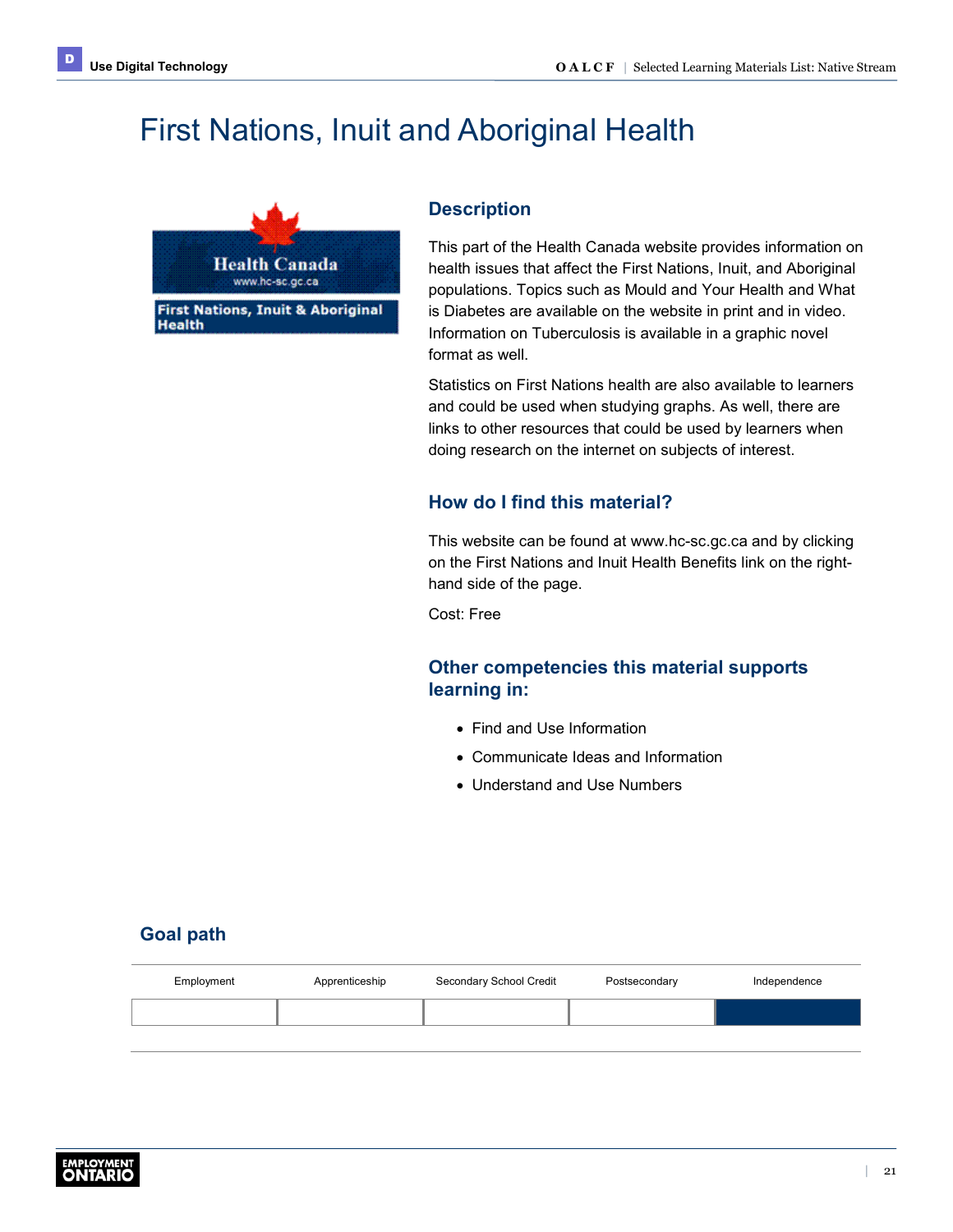### <span id="page-24-1"></span><span id="page-24-0"></span>Just Reach Out



### **Description**

*Just Reach Out* is a guide to assist learners who are returning to school outside their home or community. It is based on bringing Aboriginal ways of life, learning, and sharing into everyday lives. The guide shares stories and information about survival and building respectful relationships with family, animals, places, spirits, and the land. Learners will evaluate and reflect their own performance while working through this transition guide.

### **How do I find this material?**

Ningwakwe Learning Press c/o Saugeen First NationG.M.B. 56 Site 3A Southampton, OntarioN0H 2L0 [www.ningwakwe.on.ca](http://www.ningwakwe.on.ca)

[sales@ningwakwe.on.ca](mailto:sales@ningwakwe.on.ca)

Telephone: 1-519-372-9855

Toll Free: 1-888-551-9757

Fax: 1-519-372-1684

Authors: Dr. Fyre Jean Graveline, Michele Graveline, Amber Graveline

Cost: \$24.95

### **Other competencies this material supports learning in:**

- Find and Use Information
- Engage with Others

| Employment | Apprenticeship | Secondary School Credit | Postsecondary | Independence |
|------------|----------------|-------------------------|---------------|--------------|
|            |                |                         |               |              |
|            |                |                         |               |              |

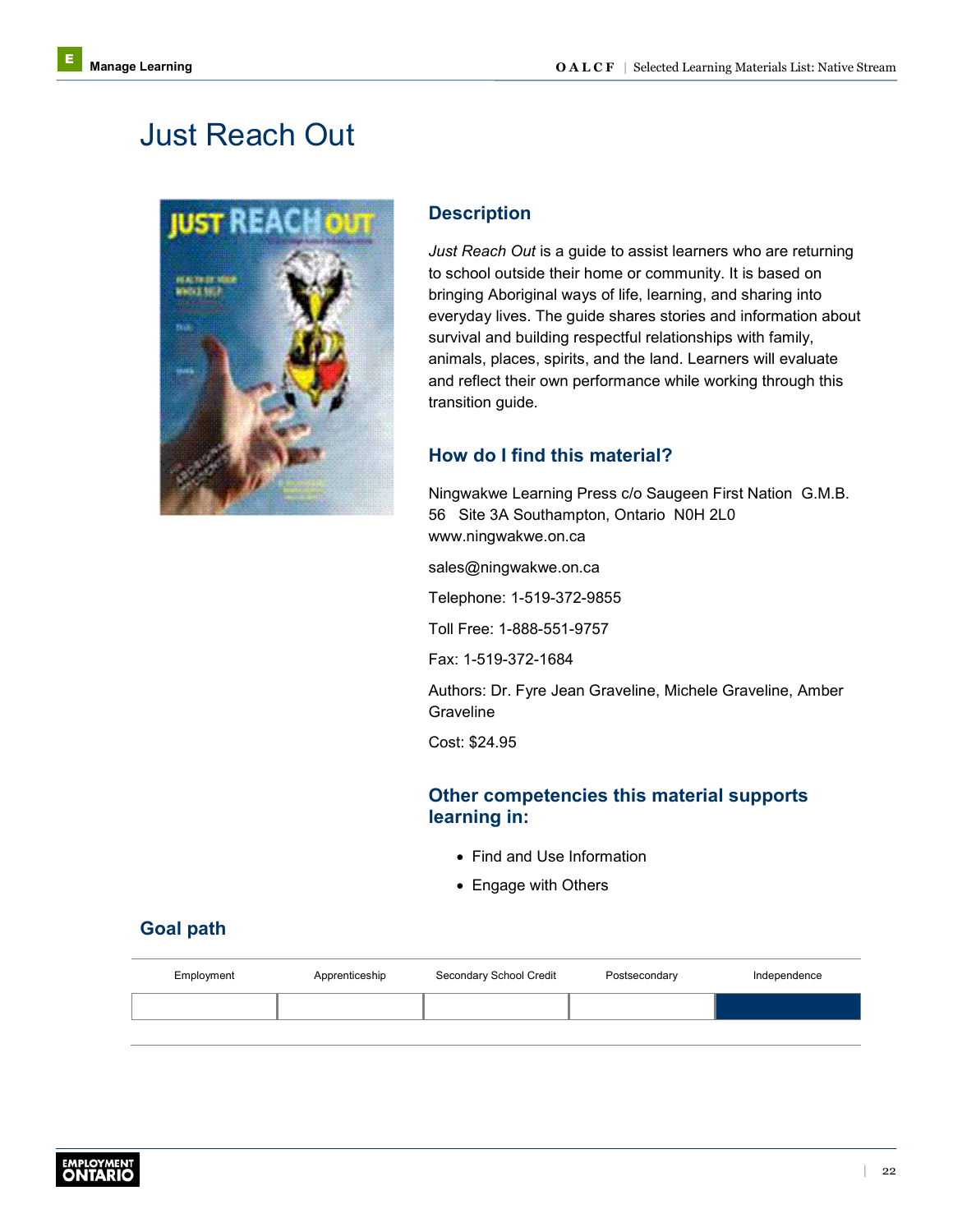### <span id="page-25-0"></span>Empowering the Learner II



### **Description**

*Empowering the Learner II* is a literacy workbook that accompanies *Empowering the Spirit II: Native Literacy Curriculum*. Each of the 30 chapters begins with a brief story about traditional teachings or contemporary issues or topics. The lessons provide learners with culturally based information that is meaningful, interesting, and that strengthens and tests literacy levels.

### **How do I find this material?**

Ningwakwe Learning Press c/o Saugeen First NationG.M.B. 56 Site 3A Southampton, OntarioN0H 2L0 [www.ningwakwe.on.ca](http://www.ningwakwe.on.ca) [sales@ningwakwe.on.ca](mailto:sales@ningwakwe.on.ca) Telephone: 1-519-372-9855 Toll Free: 1-888-551-9757 Fax: 1-519-372-1684 Author: Brian Hawker Cost: \$19.95

### **Other competencies this material supports learning in:**

• Find and Use Information

| Employment | Apprenticeship | Secondary School Credit | Postsecondary | Independence |
|------------|----------------|-------------------------|---------------|--------------|
|            |                |                         |               |              |
|            |                |                         |               |              |

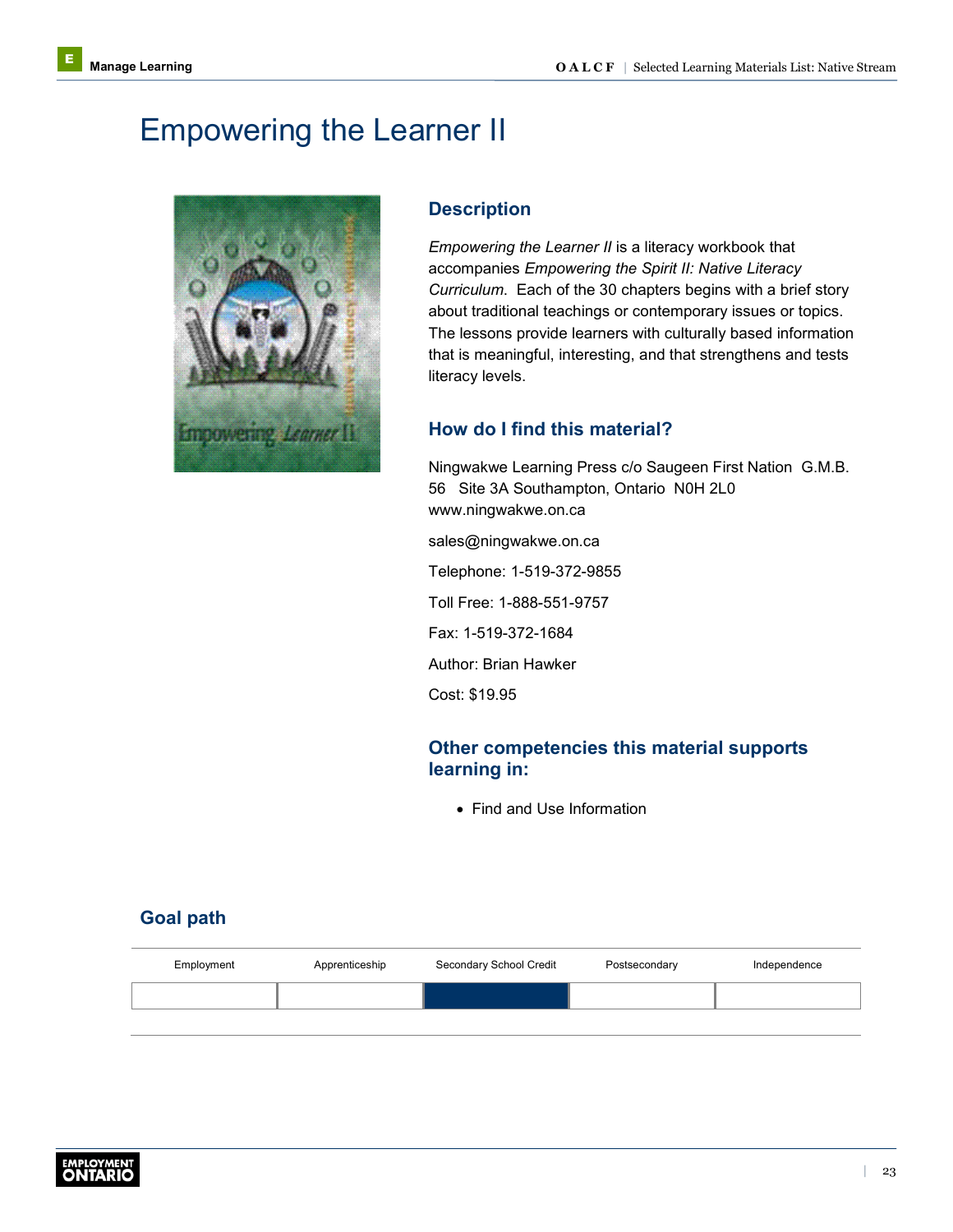# <span id="page-26-0"></span>Self-Management, Self-Direction Back to Basics



#### **Description**

*Self-Management, Self-Direction* is a new resource for Aboriginal adult learners who want to improve their life and employability skills.

Each activity shows which learning styles it addresses, and a number of creative and alternative ideas are provided to help facilitators reach their learners through learner-centred, interactive learning.

The Student Workbook, provided on a CD, contains all the activity sheets and the spiral-bound Facilitator's Guide provides explanations and suggested teaching tips as well as answer keys and additional support resources.

### **How do I find this material?**

Ontario Native Literacy Coalition 946 3rd Avenue East Commercial Unit: #3 Owen Sound, Ontario Canada N4K 2K9 [www.onlc.ca](http://www.onlc.ca) Email: [onlc@on.aibn.com](mailto:onlc@on.aibn.com)

Phone: 1-519-371-5594

Toll Free: 1-800-971-2255

Cost: Not available

### **Other competencies this material supports learning in:**

- Communicate Ideas and Information
- Engage with Others

| Employment | Apprenticeship | Secondary School Credit | Postsecondary | Independence |
|------------|----------------|-------------------------|---------------|--------------|
|            |                |                         |               |              |
|            |                |                         |               |              |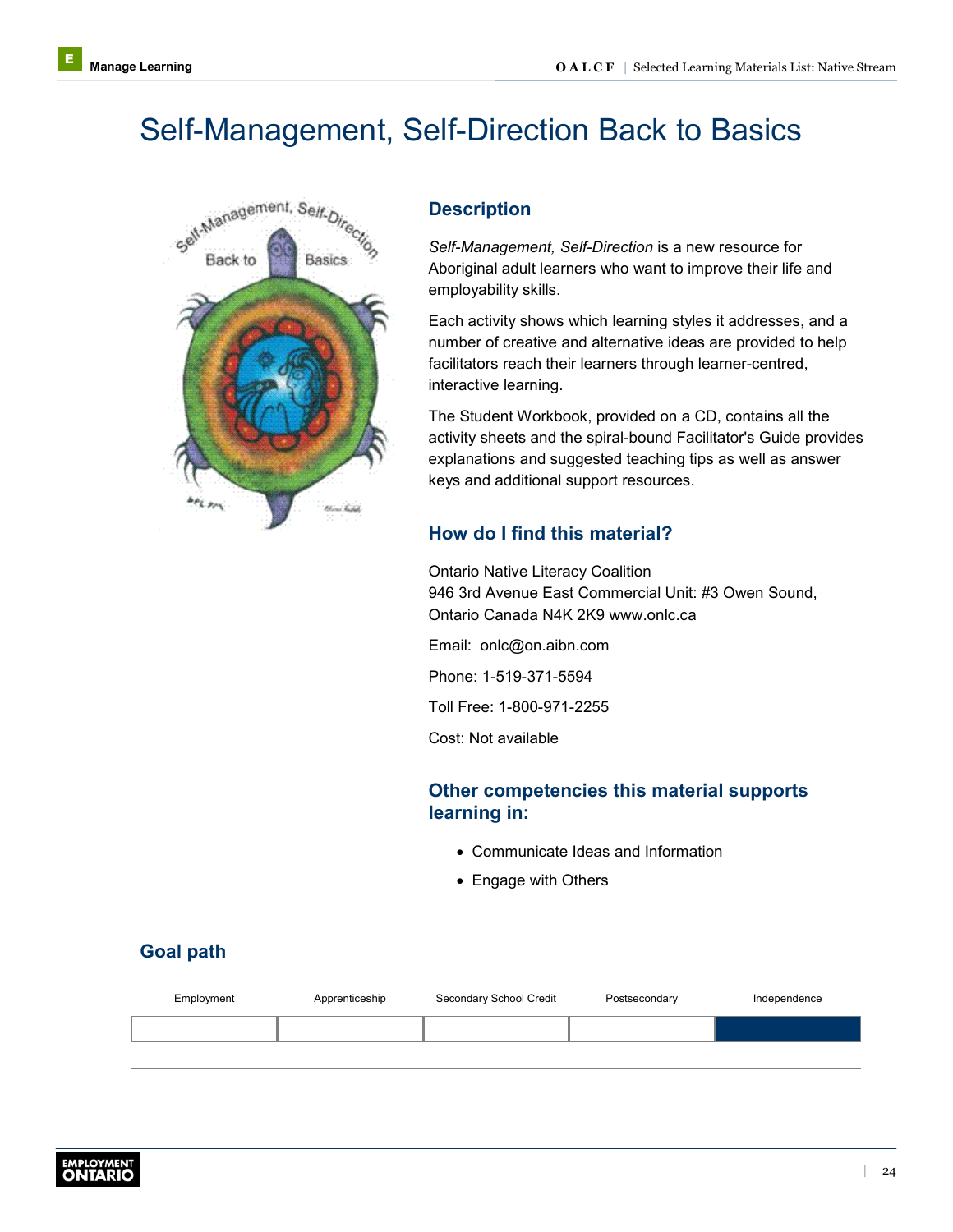### <span id="page-27-0"></span>Empowering the Spirit 2



### **Description**

This workbook contains 30 lessons that offer the learner opportunities to develop positive self-esteem, a sense of identity and respect for Aboriginal ways. The lesson plans have been restricted using the medicine wheel as a guide. The journey begins with the learner walking a path that advances both literacy and personal growth. The workbook includes suggested group and individual activities, cultural concepts and supporting material, and cultural support for practitioners.

### **How do I find this material?**

Ningwakwe Learning Press c/o Saugeen First NationG.M.B. 56 Site 3A Southampton, OntarioN0H 2L0 [www.ningwakwe.on.ca](http://www.ningwakwe.on.ca)

[sales@ningwakwe.on.ca](mailto:sales@ningwakwe.on.ca) Telephone: 1-519-372-9855 Toll Free: 1-888-551-9757 Fax: 1-519-372-1684 Author: Mary Elliot Cost: \$59.95

### **Other competencies this material supports learning in:**

• Find and Use Information

| Employment | Apprenticeship | Secondary School Credit | Postsecondary | Independence |
|------------|----------------|-------------------------|---------------|--------------|
|            |                |                         |               |              |
|            |                |                         |               |              |

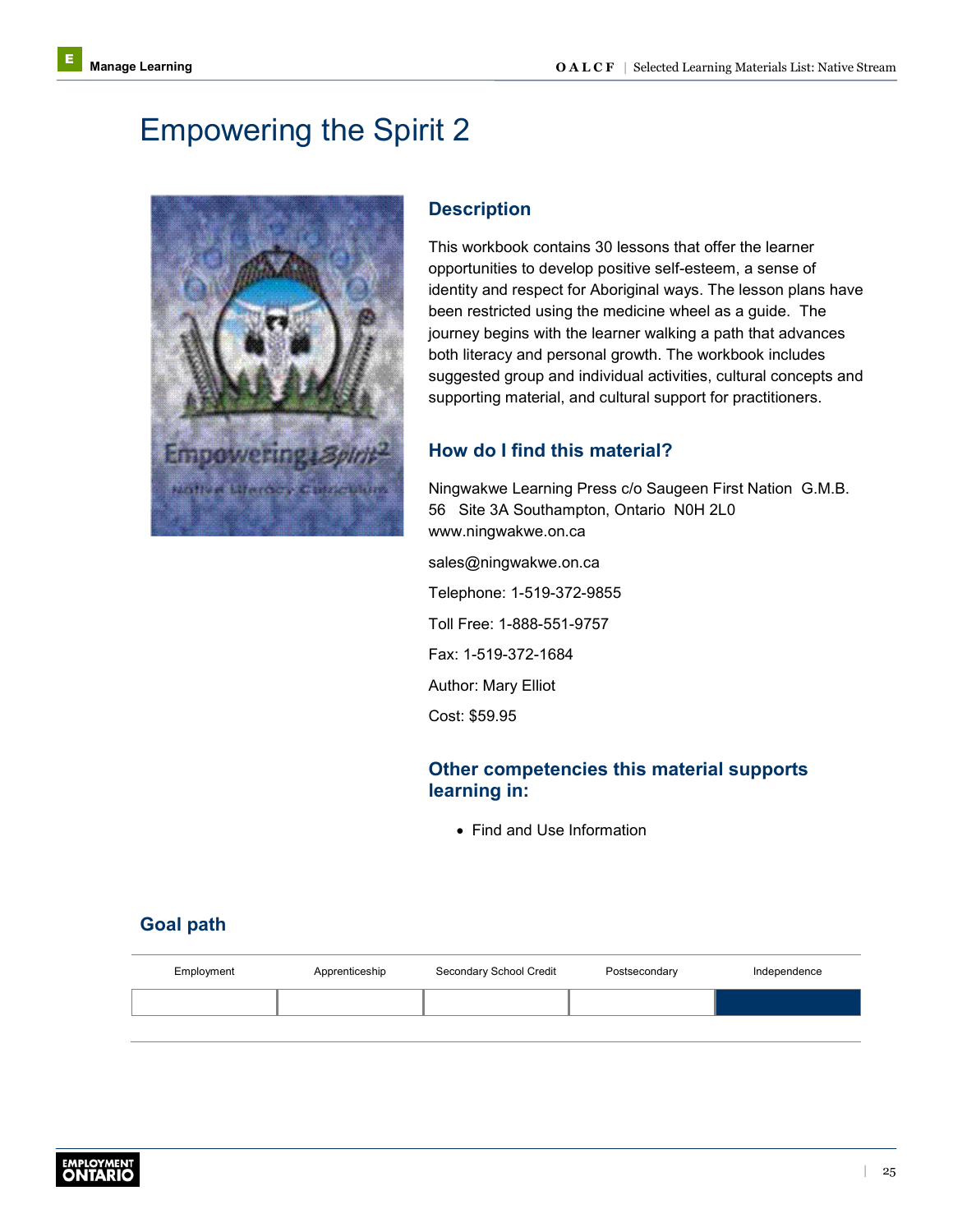# <span id="page-28-0"></span>Guiding Circles Booklet: Understanding Yourself



#### **Description**

This booklet invites individuals to explore their life experiences as a guide for career assessment. Individuals connect their personal discoveries to the realm of school and work. *Guiding Circles* is flexible, adaptable, and engaging.

*Guiding Circles 2 Finding New Possibilities* helps individuals use what they discovered in booklet one's self-assessment process to explore career alternatives and effective career decisions.

#### **How do I find this material?**

This booklet can be ordered from the Aboriginal Human resources Council on their website in the programs and project section [www.aboriginalhr.ca](http://www.aboriginalhr.ca)

Cost: \$6.00

#### **Other competencies this material supports learning in:**

- Communicate Ideas and Information
- Engage with Others

| Employment | Apprenticeship | Secondary School Credit | Postsecondary | Independence |
|------------|----------------|-------------------------|---------------|--------------|
|            |                |                         |               |              |
|            |                |                         |               |              |

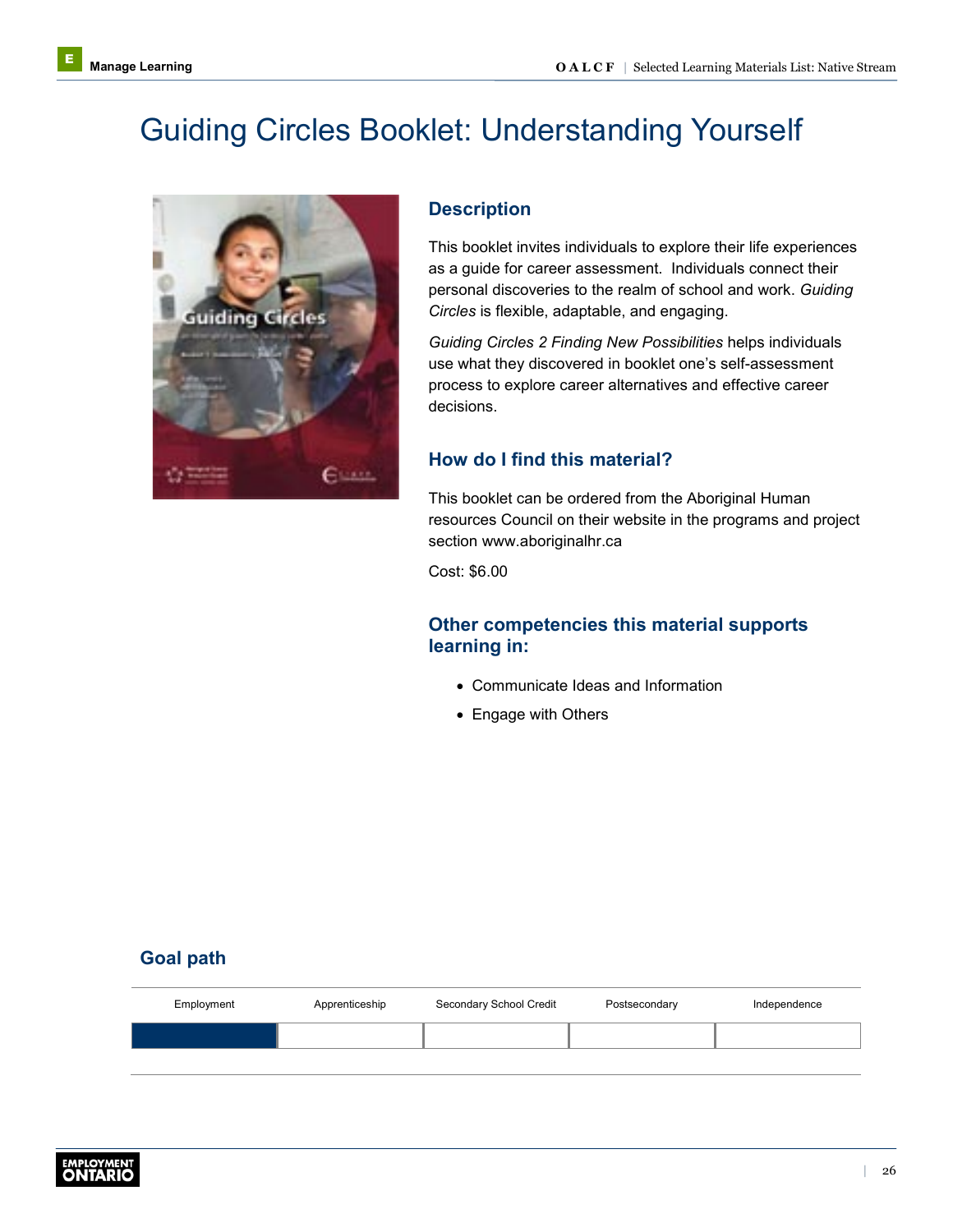# <span id="page-29-1"></span><span id="page-29-0"></span>Aboriginal Peer Mentoring Program



**Aboriginal Peer Mentoring Program** 

### **Description**

The course provides opportunities for two levels of learners to work together by including a peer mentoring component, pairing younger students with senior students and encouraging them to work together. The program provides students the opportunity to learn together within a community circle setting during each class. This course gives students an opportunity to participate in a number of cultural activities.

### **How do I find this material?**

Available for order from: [http://youthrelationships.org/online\\_order\\_form.html](http://youthrelationships.org/online_order_form.html)

Cost: \$60.00 (Peer Mentoring Manual), \$65.00 (Peer Mentoring Implementation Manual)

### **Other competencies this material supports learning in:**

- Find and Use Information
- Communicate Ideas and Information

| Employment | Apprenticeship | Secondary School Credit | Postsecondary | Independence |
|------------|----------------|-------------------------|---------------|--------------|
|            |                |                         |               |              |
|            |                |                         |               |              |

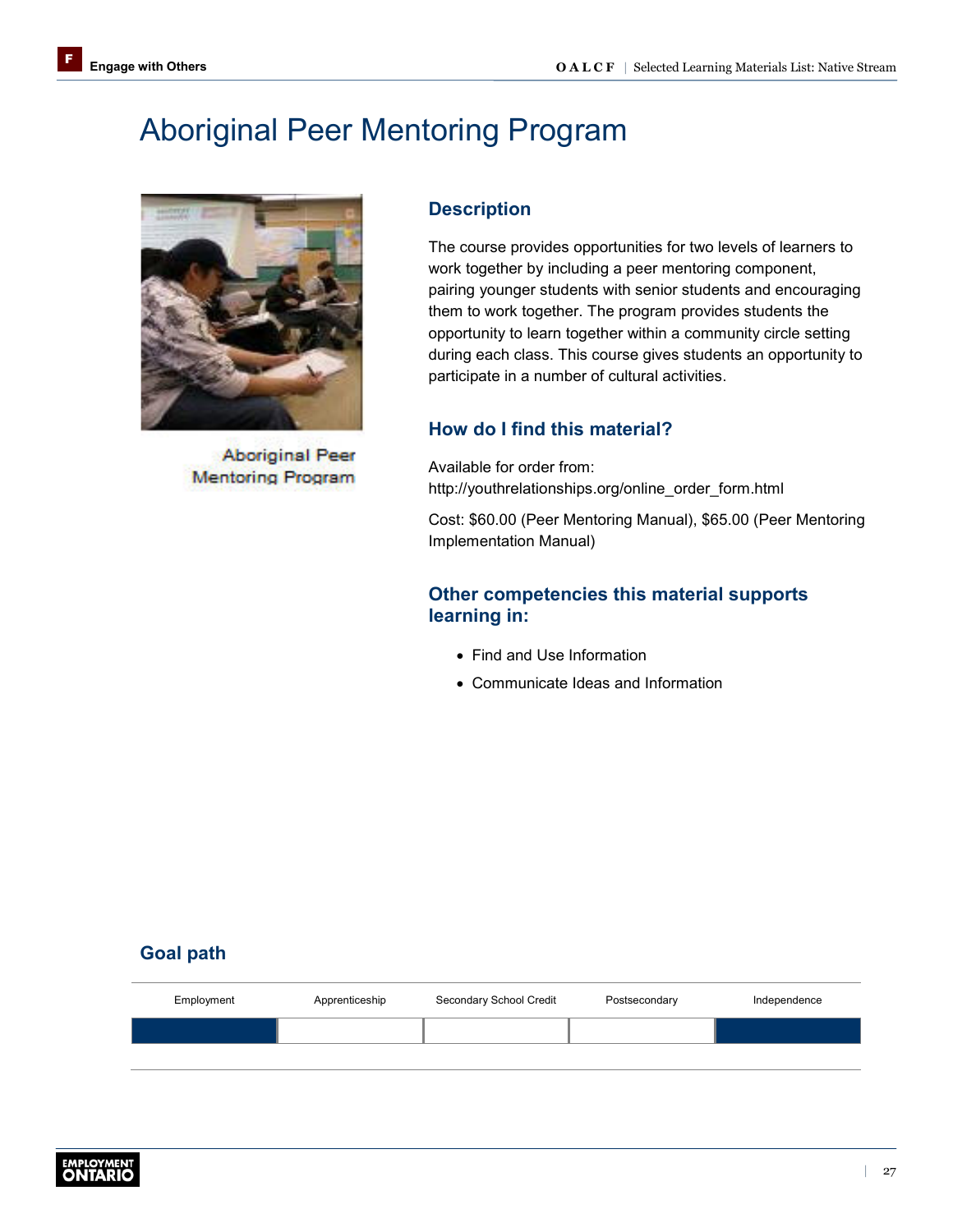### <span id="page-30-0"></span>Urban Aboriginal Leadership



### **Description**

This is a challenging book written from the viewpoint of urban Aboriginal leaders in Canada. It bridges the understanding of leadership from a traditional Aboriginal worldview and western methodologies of leadership.

This book will share a perspective on how urban Aboriginal leadership worldviews differ, and what can we learn as we move to value and appreciate the relationship with the original peoples of Canada.

### **How do I find this material?**

Available for order from<http://www.amazon.ca>

Author: Michael Lickers

Cost: \$62.98

ISBN-13: 978-3639034998

### **Other competencies this material supports learning in:**

• Communicate Ideas and Information

| Employment | Apprenticeship | Secondary School Credit | Postsecondary | Independence |
|------------|----------------|-------------------------|---------------|--------------|
|            |                |                         |               |              |
|            |                |                         |               |              |

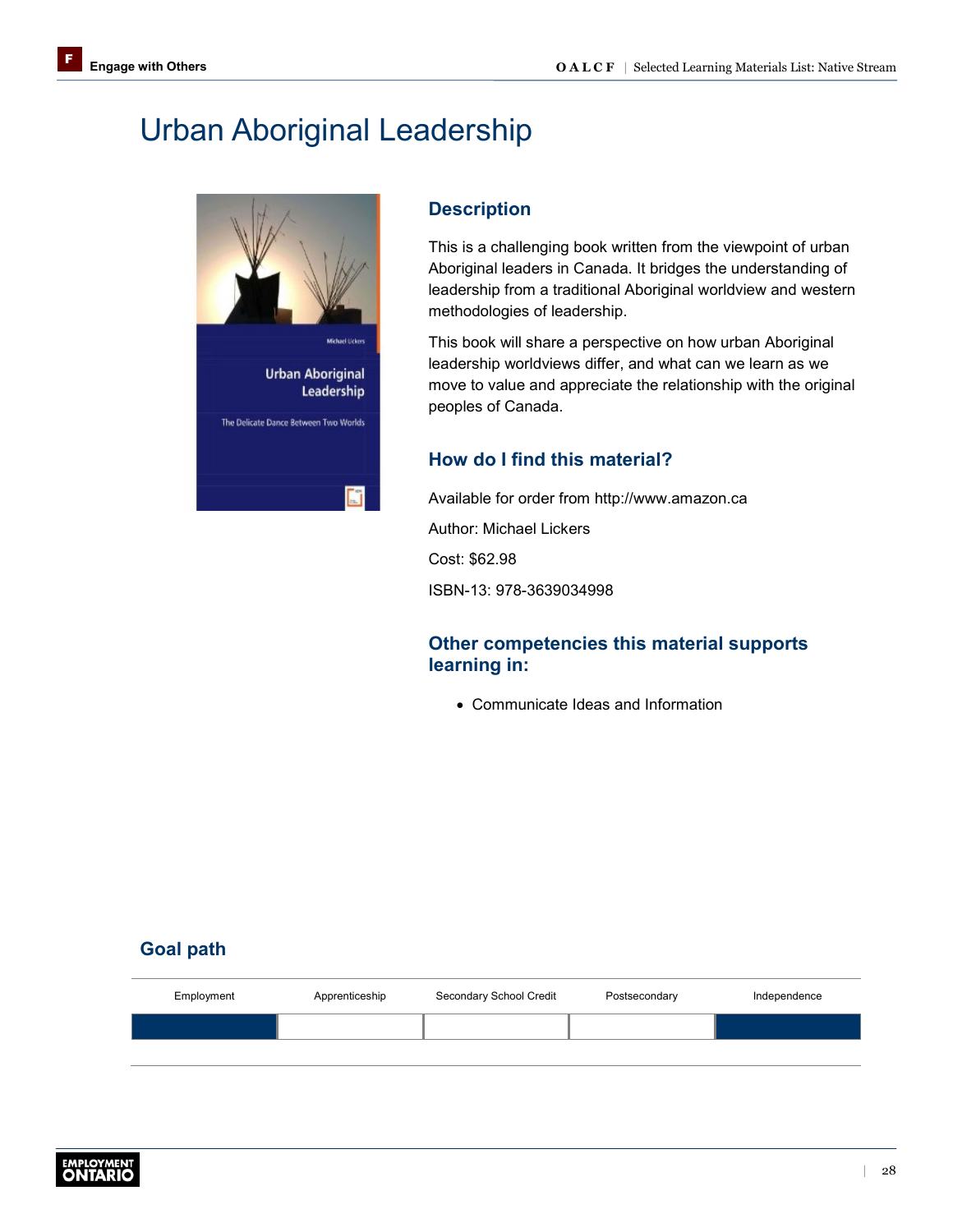# <span id="page-31-0"></span>First Nations Cultural Leadership Course



Mentoring

### **Description**

The *Aboriginal Cultural Leadership* course is a learning skills course. Curriculum topics include communication, goal-setting and planning, healthy decision-making, and personal awareness, while offering students the opportunity to learn together within a community circle setting.

### **How do I find this material?**

Available for order from [www.youthrelationships.org/curriculum\\_resources.html](www.youthrelationships.org/curriculum_resources.html)

Cost: \$75.00

### **Other competencies this material supports learning in:**

• Communicate Ideas and Information

| Employment | Apprenticeship | Secondary School Credit | Postsecondary | Independence |
|------------|----------------|-------------------------|---------------|--------------|
|            |                |                         |               |              |
|            |                |                         |               |              |

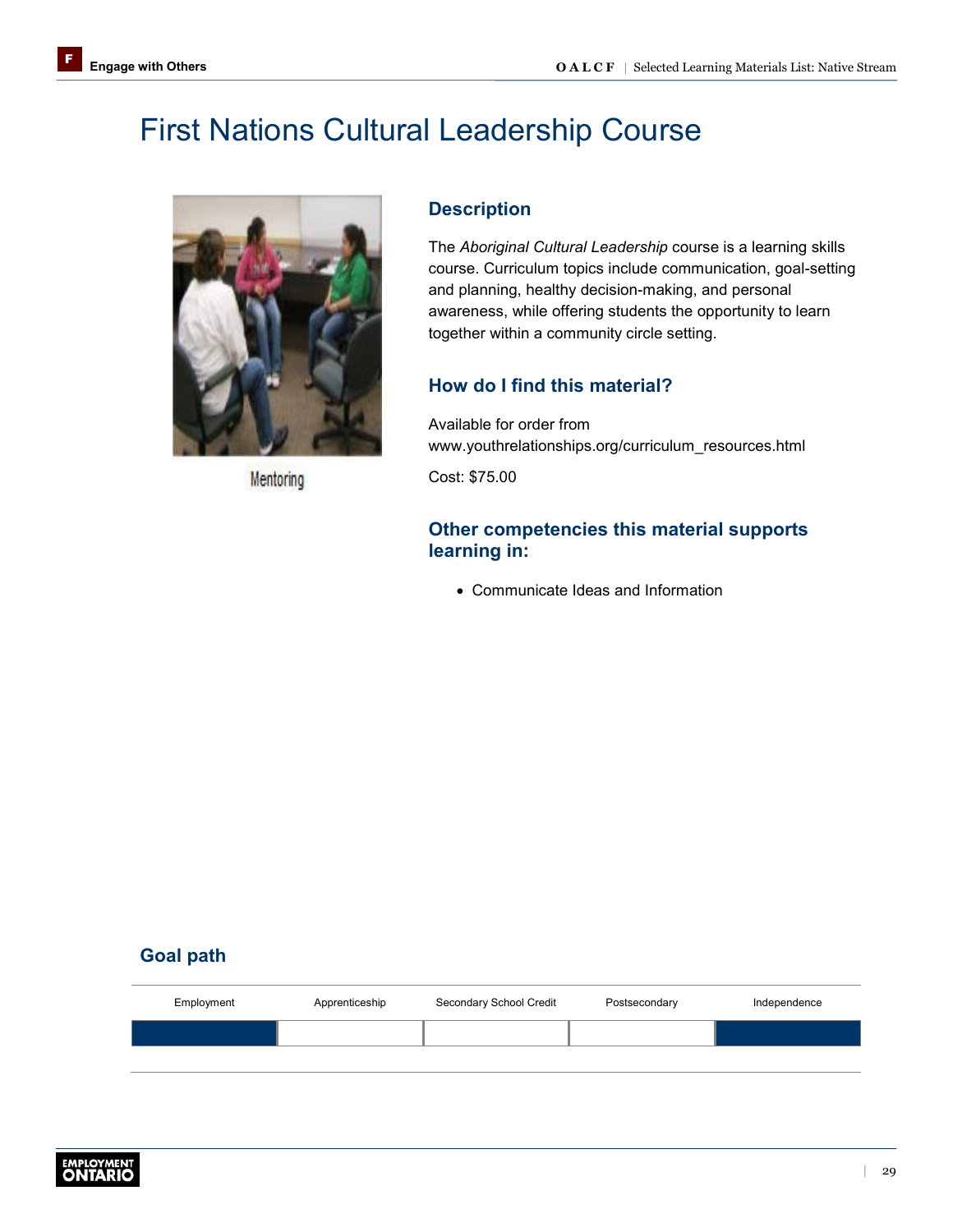### <span id="page-32-0"></span>Dances with Dependency



### **Description**

How can the lives of Indigenous people and those in developing nations be made better? Real turnaround solutions are provided in answer to such poverty through focused strategic action. Take the 10,000-year mystical canoe journey through time and space. Learn how you can make a difference. This publication provides a fantastic gift of knowledge and understanding.

### **How do I find this material?**

[www.spiritorca.com/dwd.shtml](http://www.spiritorca.com/dwd.shtml) Author: Calvin Helin Cost: \$34.95 ISBN: 978-1-932824-07-0

### **Other competencies this material supports learning in:**

• Manage Learning

| Employment | Apprenticeship | Secondary School Credit | Postsecondary | Independence |
|------------|----------------|-------------------------|---------------|--------------|
|            |                |                         |               |              |
|            |                |                         |               |              |